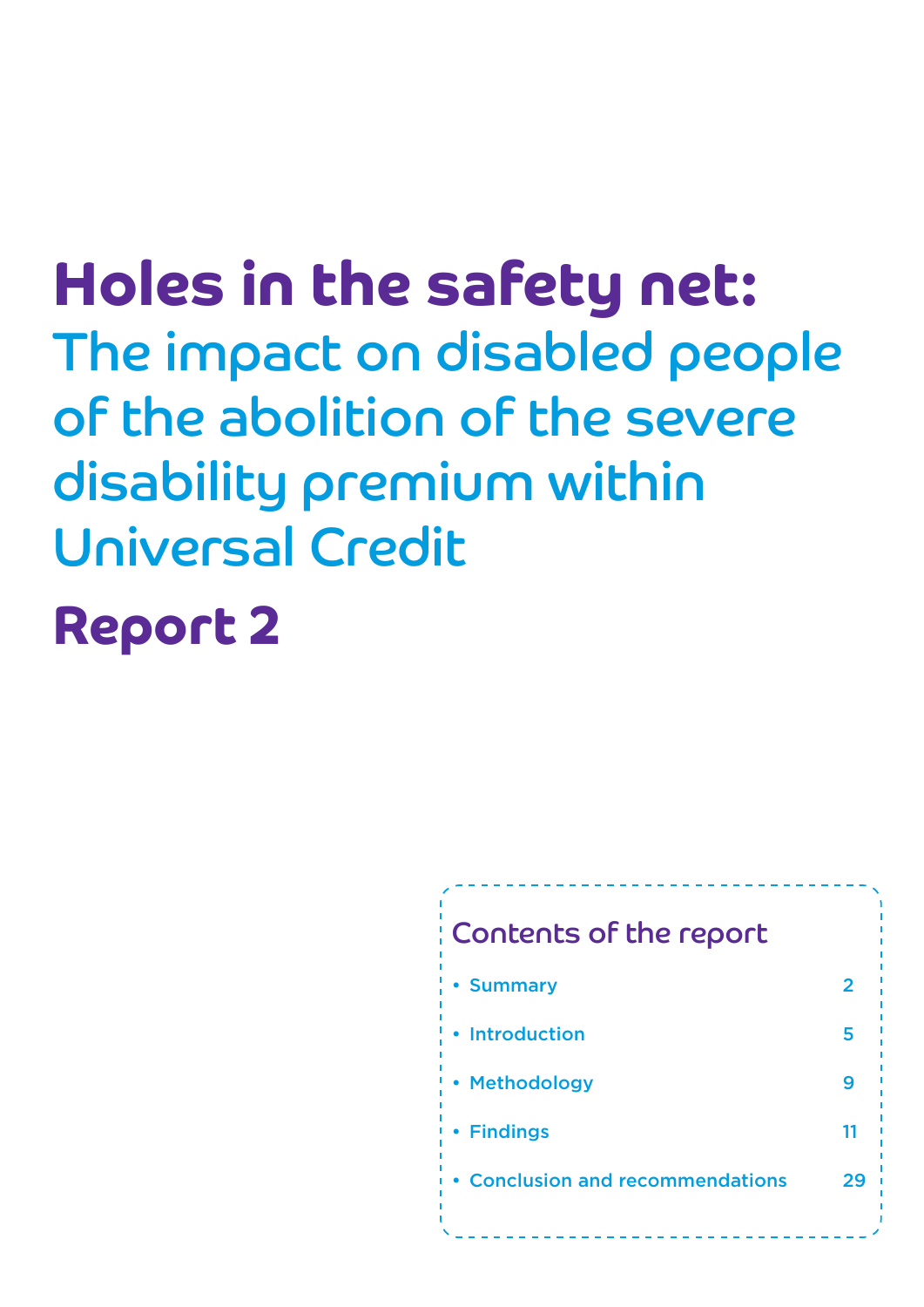### Summary

From October 2013 the government will begin the process of transforming the welfare system, combining a number of different key benefits into 'Universal Credit'. This process will mean big changes in the structure of financial support for lower income families both in and out of work. Under the new system, financial support for some groups of disabled people will be much lower than current support available for people in the same circumstances. There are three main groups who are likely to receive considerably less financial support under Universal Credit:

- Most parents of disabled children
- Severely disabled<sup>1</sup> adults who live on their own or with dependent children and do not have a carer<sup>2</sup>
- Some disabled adults who work.

The government have stated that any money saved by these cuts will be used to raise the amount that all severely disabled adults receive. This means that severely disabled adults who live on their own will receive considerably less than they do now even when savings are made as the addition they receive to cover the extra costs of living on their own will be redistributed between all severely disabled adults – including those who do not face these additional costs.

This report looks at the likely impact of these changes on severely disabled adults who live on their own (or with a partner who is also disabled or just with dependent children) and don't have a carer. All severely disabled adults face extra costs. However those who live on their own also have additional costs not faced by those with a partner. In the current system this group are eligible for the Severe Disability Premium (SDP), currently worth about £58 a week, but under Universal Credit there will be no additional help with the extra costs that this group face as a result of having no-one to assist them.

The government says it is abolishing the SDP with the introduction of Universal Credit in order to redistribute the money to disabled adults with the greatest needs. The money saved from these cuts will be redistributed to all those in the 'support group' of Employment Support Allowance (ESA) including those who do not face the additional costs of being disabled and living alone.<sup>3</sup> This will mean a loss of  $E58$ a week (over £3000 per year) for 'severely disabled' people with no adult to assist them, who are not in the ESA 'support group'. Even those severely disabled people in the 'support group' will lose, as the extra money received will not make up for the lost £58. It is likely to mean that this group, who face the highest costs and are the most disadvantaged, will be £28 a week worse off.

Around 230,000 people on income support or jobseeker's allowance (JSA) receive the SDP. The DWP reports that 25,000 lone parents are currently in receipt of the SDP. Additionally there will be people on employment and support allowance (ESA) in receipt of the premium but the numbers of these are not centrally collated.

The government has offered no evidence that severely disabled people who live on their own do not need this addition or that they do not face extra costs. The inquiry set out to collect evidence from disabled people about the extent to which this support is needed and the likely impact of withdrawing it. A survey conducted by the inquiry on this issue collected detailed evidence from 1243 disabled people.

- 2 When we reference 'don't have a carer' in this report, we mean someone who does not have anyone being paid carers' allowance to assist them.
- 3 See appendix for further explanation of the 'support group' of Employment Support Allowance (ESA)

We use the term 'severely disabled ' adults to refer to the benefit system definition. In the current system a 'severely disabled' adult is someone who receives<br>the mid rate or the high rate of the care component of Disabi severely disabled they will also lose out financially under UC.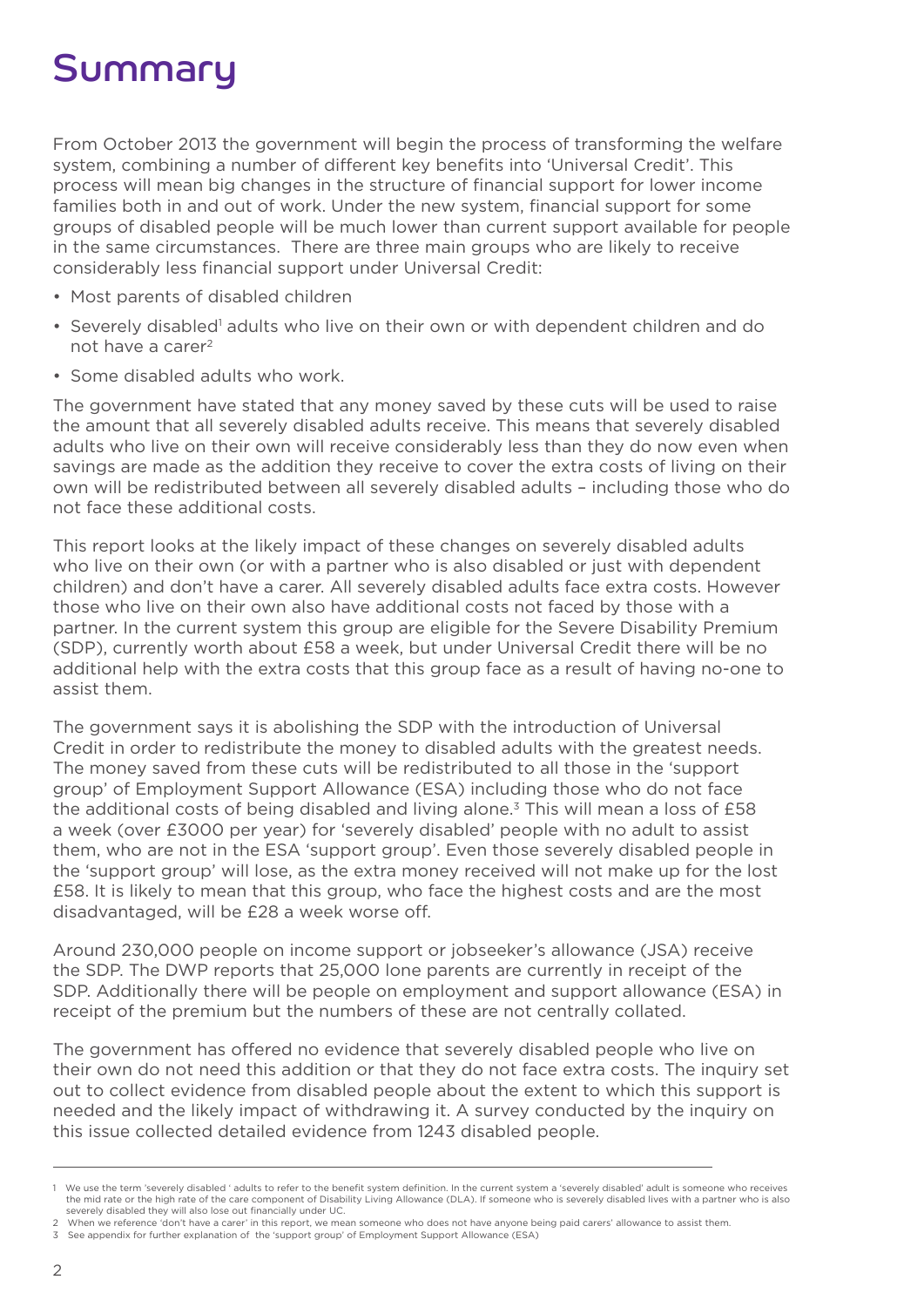### Findings

The survey and a parliamentary event provided very clear evidence that disabled people who live on their own, and do not have a carer, faced considerable additional costs as a result.

- Some extra costs were very clear especially where it came to household chores and minor household repairs. There was repeated evidence that people had long lists of things they could not do and had to pay for (or leave undone) that a non-disabled person could easily manage. Other costs, such as transport, were less clear cut than those listed above but were frequently mentioned and it appeared that in many cases costs would be much higher for disabled people living on their own.
- The majority of respondents who would be eligible for the SDP were receiving no outside help from social care or any other agencies and were only slightly more likely than those living with a partner or who had a carer to be receiving any help. Even in the small minority of cases where social care was in place it was usually just for basic care essentials such as help getting out of bed, washed and dressed. Help with cleaning and other household chores usually had to be paid for privately.
- Some were in very difficult circumstances and clearly were really struggling to function on their current level of income. This group are clearly at greatest risk of social exclusion yet many were unable to afford to go out other than for essential trips. They were clearly very distressed at the idea that people in similar circumstances would be expected to manage on an even lower level of income than they currently received.
- Some respondents reported that their relatives lived at a distance and so could not be there often enough to claim carers allowance. Instead of relying on the help from one carer, caring enough hours to receive carers allowance, they were being supported by a network of relatives and neighbours. They stressed that these networks were dependent on them being able to pay the expenses of those travelling distances to assist them and being able to buy small gifts for neighbours. For them, the SDP was vital for this purpose.
- The government has argued that disabled lone parent households do not need the SDP as the household should be supported by social care so the children should not be doing the caring. However it was clear that children were having to take on considerable caring and household responsibilities particularly if one of the children was over 10 years of age. Only 27% of households with a child over 10 was receiving any extra help at all from social care or any other agency. The outcome of reducing the income of these households can only be that the children have to take on even more caring responsibilities as money will not be available to pay for any extra outside help.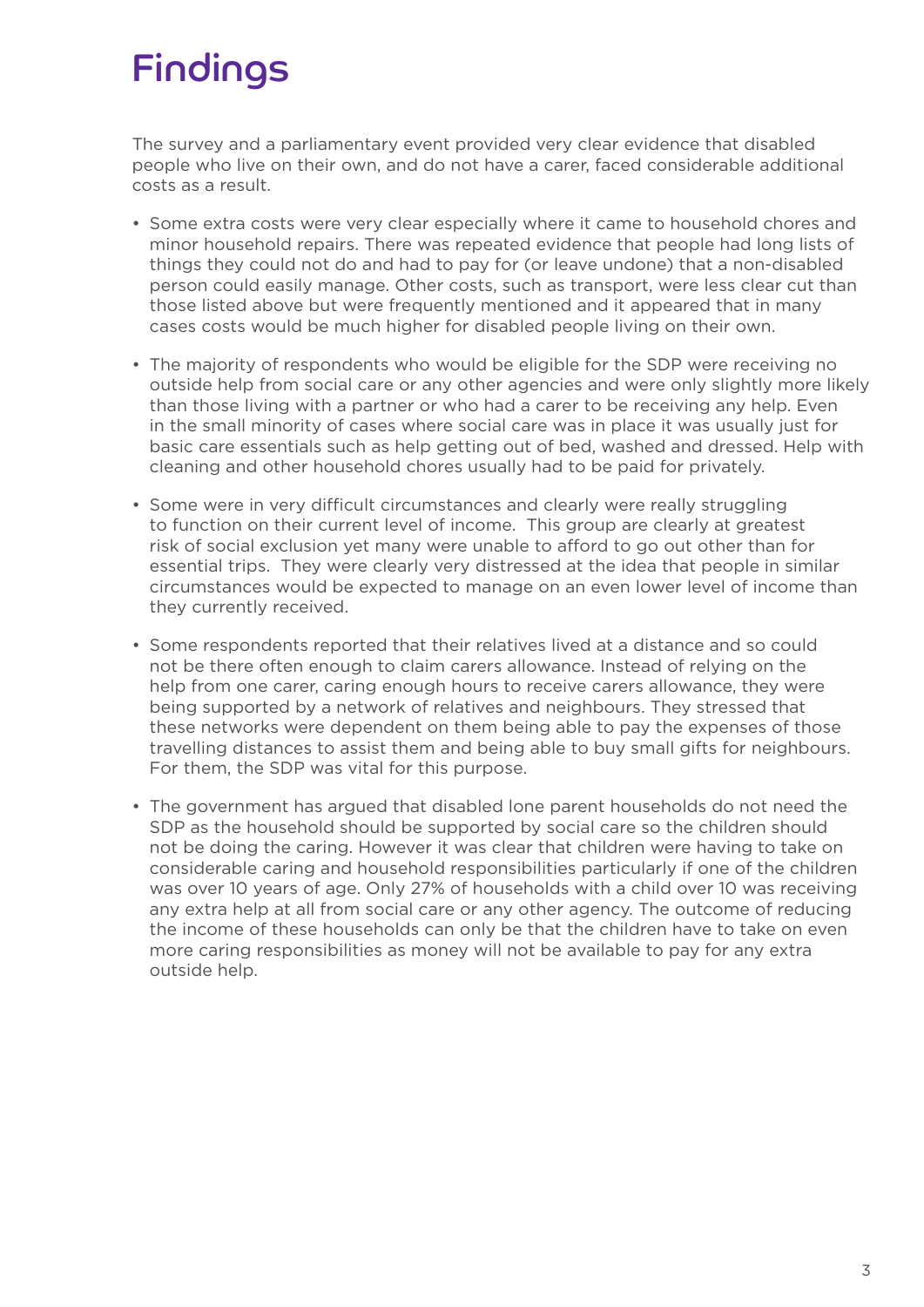### Conclusions and recommendations

Severely disabled adults whether living alone or with carers, face very challenging circumstances and face costs not faced by non disabled adults. However, our evidence clearly demonstrates that those who live on their own have additional costs which are not faced by other severely disabled adults. The SDP currently only goes partway to meeting these costs. The evidence from the inquiry clearly demonstrated that the SDP or some equivalent addition to specifically cover these additional costs is absolutely essential. Any money to raise the level of income of all severely disabled people must be new money and not raised by taking this essential addition from those severely disabled people who face the greatest costs.

We recommend that the Severe Disability Premium be retained. We are mindful that the government want to limit the use of additions within Universal Credit. For carers, there will quite rightly be a carers' addition. If it is not felt possible to maintain a severe disability premium, then we recommend the introduction of a self-care addition paid at the same rate as the carers' addition to anyone who does not have someone caring for them and claiming the carers allowance or the carers premium.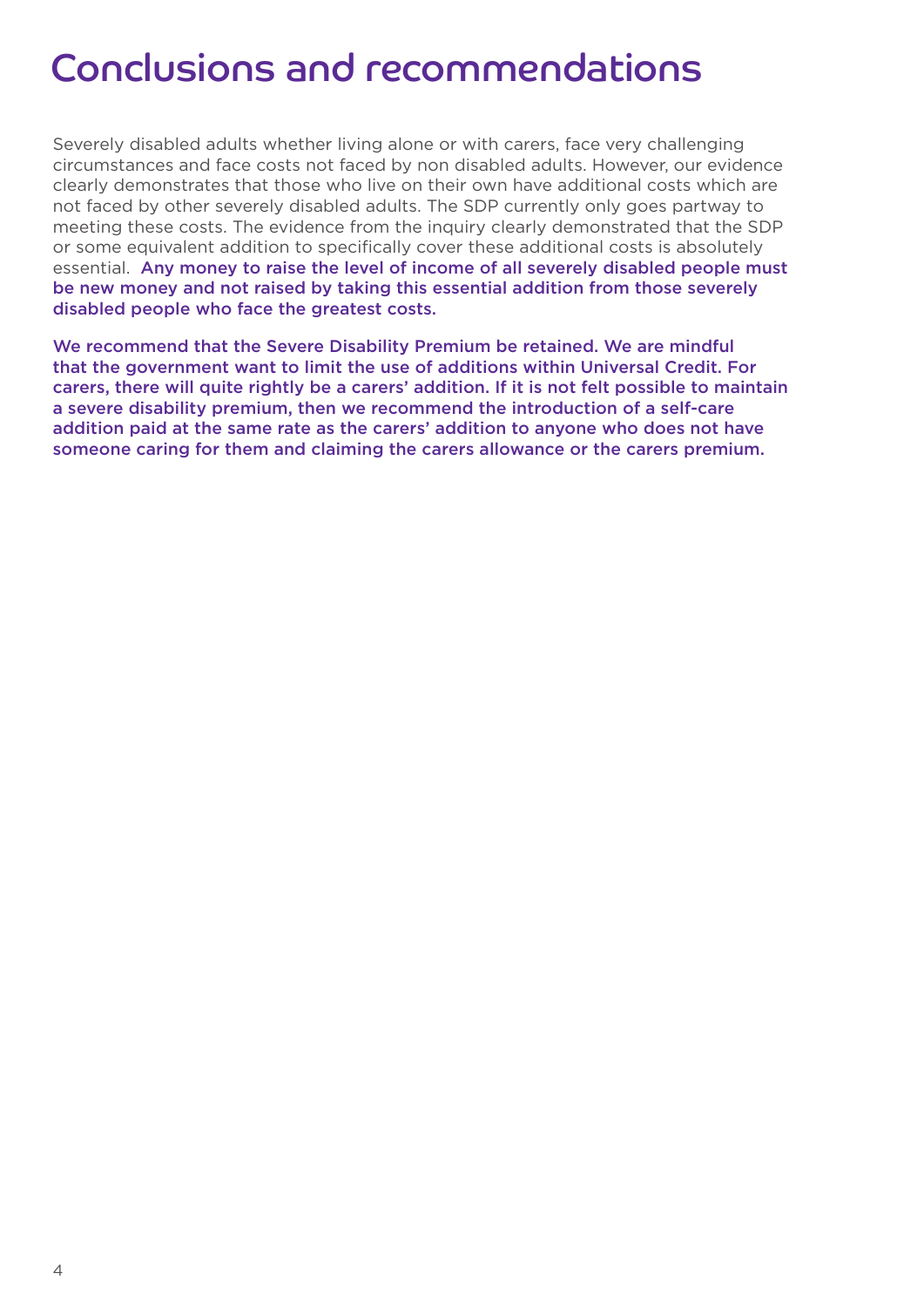### Introduction

Reform of the welfare benefit system was a key priority for the government on coming into power. Numerous incremental changes made to the system by successive governments have resulted in a complex system with high levels of error and millions of people failing to claim their entitlement.

As a result, the 2012 Welfare Reform Act has legislated for the biggest change in the welfare benefits system since its conception over 60 years ago. The centre piece of the Act is the introduction of the Universal Credit which will replace much of the benefits and tax credits system for people whether in or out of work.

The government intends to simplify the system, make work pay and protect the most disadvantaged disabled people. Baroness Grey-Thompson's inquiry, supported by Citizens Advice, The Children's Society and Disability Rights UK, was established to examine whether Universal Credit is likely to achieve the government's aims for disabled people and their families.

Whilst many people may be better off under Universal Credit, this inquiry identified that several key groups would lose financially under the new system. These groups are:

- 100,000 families with disabled children stand to lose up to £28 a week<sup>1</sup>.
- 230,000 severely disabled people who do not have another adult to assist them<sup>2</sup> will receive between £28 and £58 a week less than currently.
- Around 116,000 disabled people who work will be at risk of losing around £40 per week3.

This means that around 450,000 disabled people could stand to lose out under Universal Credit once it has been fully implemented. Current benefit claimants who move onto Universal Credit will not see their benefit cut immediately, however they will have their level of benefit frozen with no increases to take account of rising prices. In addition they may see their support cut immediately if their household circumstances change. This report looks at the likely impact of these changes on 'severely disabled'4 adults who live on their own (or with a partner who is also disabled or just with dependent children) and do not have a carer. At present, 'severely disabled' adults who live alone, without a carer,<sup>5</sup> are eligible to receive the SDP as part of any means tested benefit they receive. As well as the costs which all severely disabled people face and which are covered by Disability Living Allowance, those severely disabled people who live alone and without a carer face additional costs as a result of living alone and not having someone paid carers allowance to assist them.

<sup>1</sup> See Chris Grayling 08/06/2011, in response to parliamentary question: http://www.theyworkforyou.com/wrans/?id=2011-06-08a.57941.h&s=curran+section% 3Awrans+section%3Awms#g57941.q0

<sup>2</sup> For full definition of this group see Appendix 1. Number of recipients based on those receiving the SDP within their Income Support or Job Seekers Allowance entitlement - see, http://www.theyworkforyou.com/wrans/?id=2011-06-10c.57981.h&s=severe+disability+premium+section%3Awrans+section% 3Awms#g57981.q0 this is likely to be an under-estimate of those affected, since the full number will include households receiving the SDP as part of their Employment and Support Allowance entitlement.

<sup>3</sup> the current system many disabled people are entitled to extra support to cover the costs of working. The 117,000 figure is based on those households currently receiving the 'disability element of Working Tax Credit' (See http://www.hmrc.gov.uk/stats/personal-tax-credits/cwtc-main-apr12.pdf table 5.1) who would be at risk of losing in work support under Universal Credit. Those who would qualify for the WRAG or support group (see appendix) will not lose out.

<sup>4</sup> use the term 'severely disabled ' adults to refer to the benefit system definition. In the current system a 'severely disabled' adult is someone who receives the mid rate or the high rate of the care component of Disability Living Allowance (DLA).

<sup>5</sup> We use the phrase someone who 'doesn't have a carer' to mean someone who doesn't have someone paid the carers allowance benefit to assist them. People may be paying privately for a carer but this is coming out of their own money or they may be getting some help with personal care from social services but are likely to have to contribute to this and will still have extra costs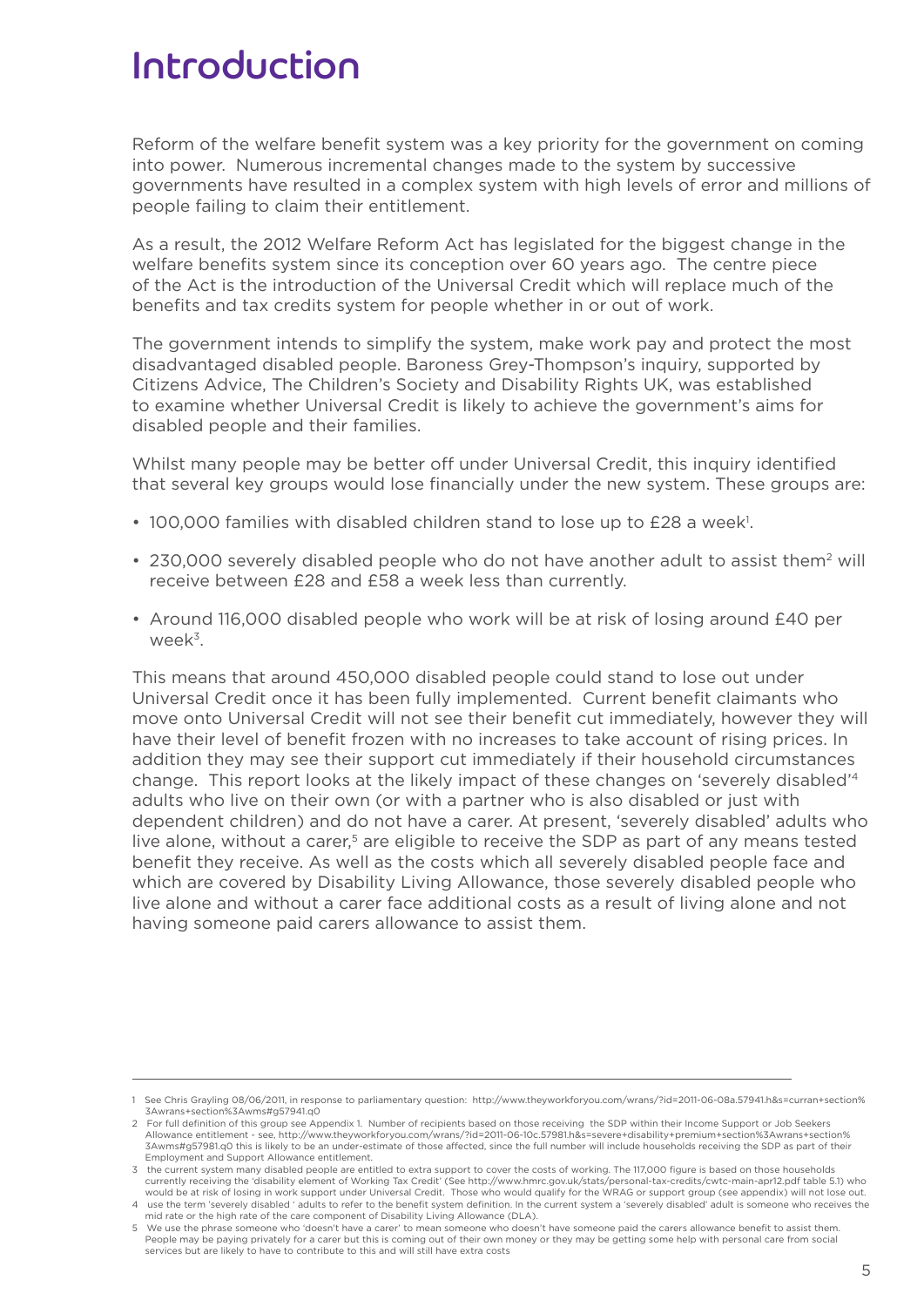### Background to the change

It has long been recognised that disabled people face many extra costs to enable them to live independently. There are three main sources of support for these additional costs:

#### Non means tested system:

Disability living allowance (DLA) is a non means tested benefit. It is shortly to be replaced by a personal independence payment (PIP). In both DLA and PIP there are two components – a care component and a mobility component. DLA and PIP cover the extra costs all disabled people face as a result of their extra disability-related expenditure. However both DLA and PIP use the level of functioning as a proxy measure for extra costs. Absolutely no account is taken of whether, on the one hand, the person has a carer or partner who can assist them or, on the other hand, has noone to assist them and is going to have to pay for someone to help them with that task. There are, of course, many costs which severely disabled people face regardless of whether they have a partner or not. For example, someone who is unable to walk or use a manual wheelchair is likely to need a powered wheelchair to get around regardless of whether or not they have a partner.

#### Means tested system:

The components (WRAG and support) within Universal Credit, and the disability premiums within the current system, recognise that those who are on a very low income, and are likely to be on that low income for the long term, need extra support. It is a recognition that if someone is likely to be unable to work, as a result of a health condition or disability, or is at a disadvantage in the workplace, either permanently or for a long period, then they are more likely to struggle to manage than someone who is out of the workplace for a short period.

The severe disability premium within the current system specifically recognises that, in addition to the extra costs that all disabled people face and that are covered by DLA / PIP and the above components and premiums, there are also extra costs that are faced by disabled people who live on their own when no one is paid carers allowance to care for them.

#### Social care:

Local authorities have the responsibility for drawing up a social care plan for a disabled person who requests support. It is difficult to be clear about the amount of support someone will receive because the amount of help varies between different local authorities and between different individuals. If someone does access social care then additional payments but not basic living costs payments are taken into account when deciding on the contribution the person has to make towards their social care. They will disregard any money which is required for disability related costs but this often does not cover many of the more indirect additional disability related costs such as maintenance of their home. The inquiry therefore needed to collect evidence about the extent to which severely disabled people are receiving social care, what that social care was covering, the extent to which their contribution for the social care they received was eating into the support for other areas and if there are additional needs which are not covered.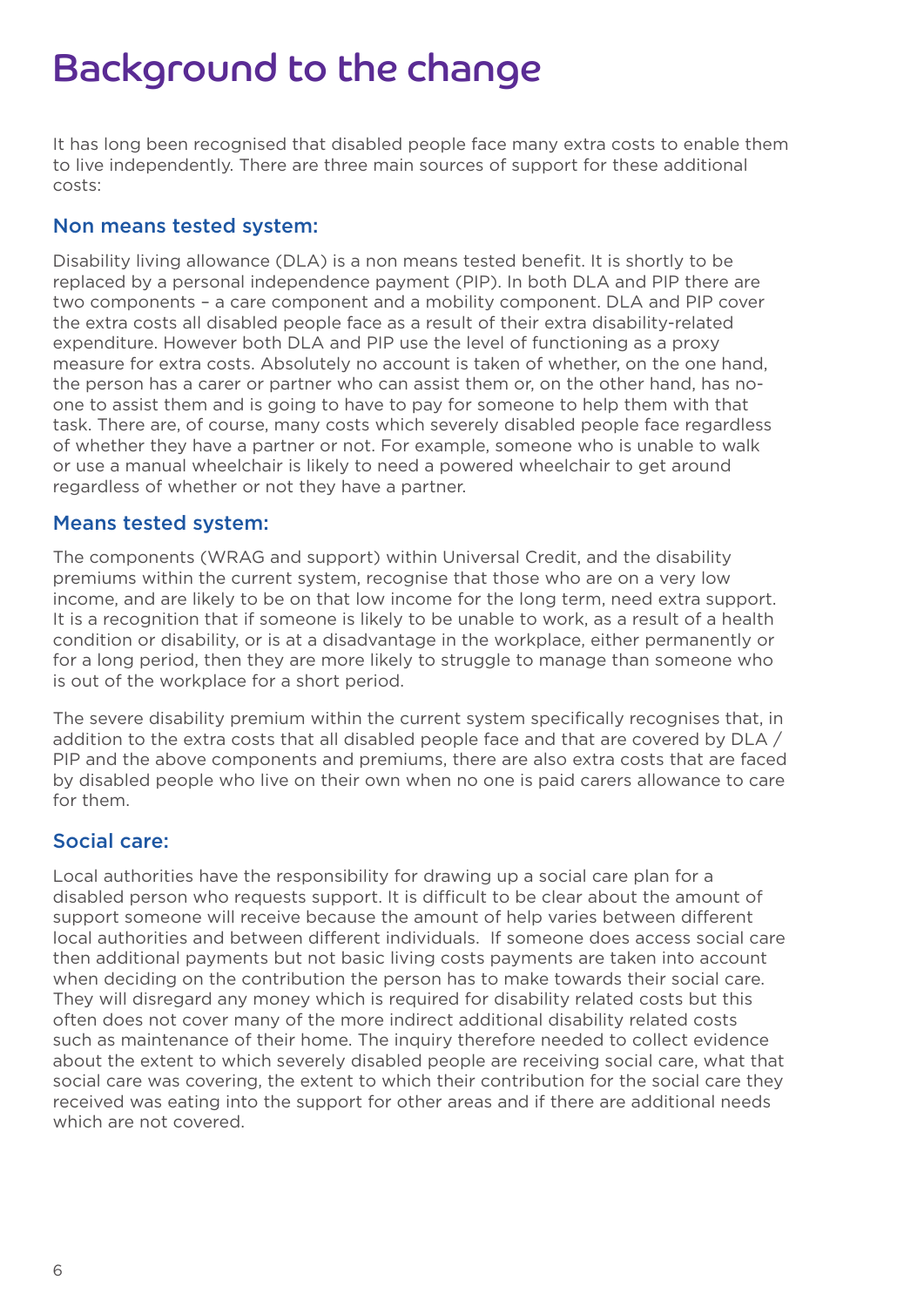#### The severe disability premium

In order to qualify for the SDP a claimant must:

- Be 'severely disabled' receipt of the middle rate or higher rate of the care component of DLA is used as a proxy to indicate that someone is severely disabled and has very frequent care needs.
- Be treated as living on their own they can be treated in the same way as someone who lives alone for the purpose of the SDP if there is no other adult in the household or they live with a partner who is also disabled.
- Be on a low level of income It is only payable as part of a means tested benefit.

The government is abolishing the SDP with the introduction of Universal Credit (UC). Support for disabled people under UC will be based on the assessment process for employment and support allowance (ESA). Those with the most severe level of functional impairment as in the current benefit system will be eligible for the 'support' component. The government is planning to use any savings to increase the level of the support component but even when they reach their target, people receiving the support component but living on their own will be £28 (about £1500 a year) worse off than people in that position are under the current system. These are the group of people who are likely to face the highest costs yet they will be worse off under UC.

Those who are 'severely disabled' but without sufficient functional impairment to be placed in the 'support' group but who live alone or with a 'severely disabled' partner and have with no one to assist them, or are assisted by dependent children, will be about £58 per week (over £3000 per year) worse off.

Around 230,000 people on income support or jobseeker's allowance (JSA) receive the SDP (with the numbers on employment and support allowance (ESA) in receipt of the premium not centrally collated.) The DWP also reports that 25,000 lone parents are currently in receipt of the SDP.

Prior to the introduction of the SDP with Income Support in 1988, supplementary benefit had an addition called a 'domestic help allowance' which was payable to a severely disabled adult who lived on their own – it was also payable if they had children under 16 in their household or a partner who was also disabled. It was payable even if they had a home help from the local authority if that did not provide sufficient help for their needs. When Income Support came in, the various extra allowances were simplified but the government recognised the ongoing need for severely disabled people on a low income and who lived on their own to receive extra financial support. The SDP was therefore introduced.

Given that it has been recognised for so many years that severely disabled people who live on their own are likely to have extra costs which those who have able bodied partners or carers are unlikely to face, we are very concerned that this efficiently targeted support is to be withdrawn without the government producing any evidence that the needs are no longer there or that the necessary support is now being given by another agency.

Our report Disability and Universal Credit highlighted the financial implications of the restructuring of UC for different groups of disabled people. It revealed a number of anomalies in which groups will lose and which will gain. The additional support in the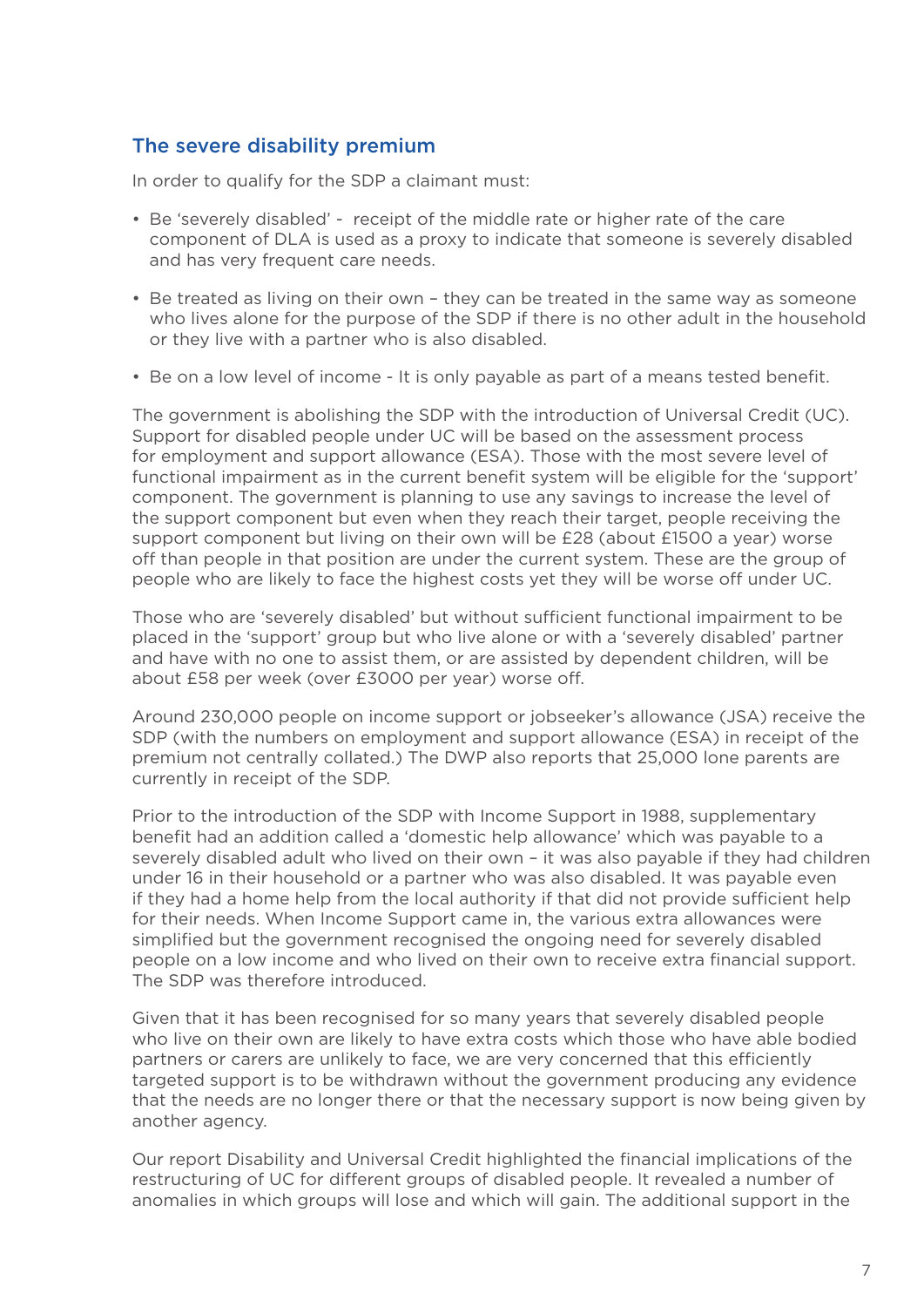SDP given to severely disabled single people living on their own or just with children (often acting as carers) to help cover the extra costs they face as a result of living alone is being redistributed to all in the support group including those who do not face these extra costs. The current government has produced no evidence that this redistribution of support will better target those who most need the support, nor that the current level of extra financial support for those with a severe level of impairment who live alone without a carer is unnecessary.

### Government rationale for the abolition of the SDP

The government has put forward three arguments as to why the SDP should be abolished:

- It will simplify the system
- DLA/PIP covers the extra costs disabled people face
- Social care provided by local authorities provides carers for those who do not have a carer.

The government has argued that any money saved by the restructuring of support will go to those in the greatest need, by (eventually) raising the amount for everyone one in the support group.

Some key questions arise from the abolition of the SDP and the government's stated rationale.

### The key questions:

- Is there evidence that the £58 currently paid to those who do not have a partner or carer is unnecessary?
- Does the evidence demonstrate that the restructuring which the government proposes will achieve its aim of supporting those with the greatest needs?
- • Does the evidence demonstrate that those who live on their own face extra costs compared to someone, with a partner or someone paid carers allowance to care for them?
- Are any extra needs being met by outside agencies?
- What evidence is there of the likely impact on people's lives of the abolition of the SDP?
- Is there a way in which extra support can be given to disabled people living on their own whilst not making UC more complex?

To answer these questions evidence is needed about the extra costs faced by disabled people who live on their own, which those who have a carer do not face, and the extent to which these extra costs are being covered by extra support from outside agencies. Evidence is also needed about the likely impact on new claimants of a reduction in the level of benefits.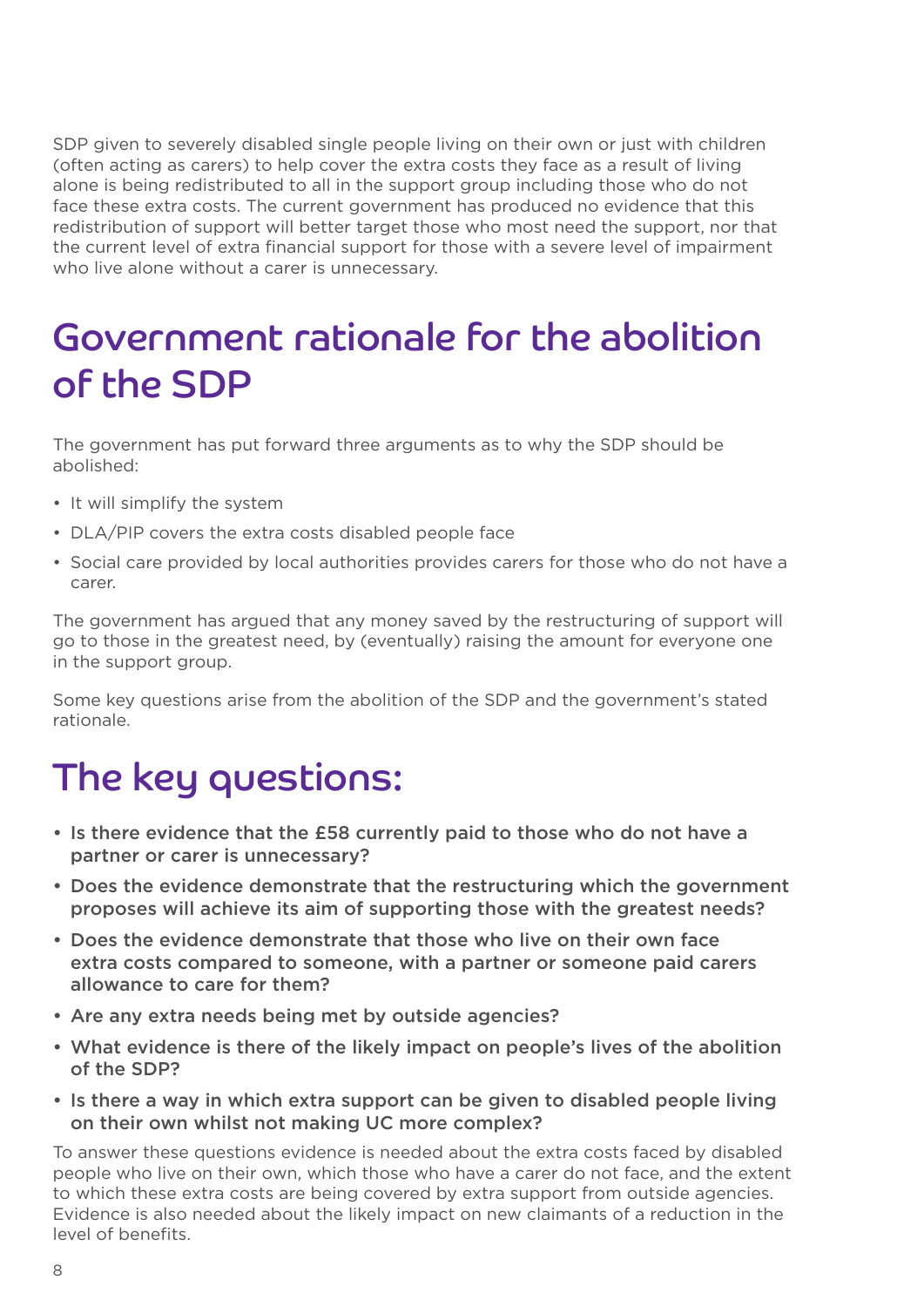### Methodology

This report examines the evidence we received from the 1284 disabled people who completed the detailed online survey. It has provided some useful statistical information and a great deal of detailed qualitative information about the extra costs faced by disabled people who do not live in the same household as a non disabled adult. Of the 1243 disabled adults who completed the survey, 885 lived on their own or with another disabled adult or with dependent children. 406 disabled people out of this group also identified themselves as receiving a level of DLA which would qualify them for the SDP. All of the textual analysis of extra costs was done on the responses of this group.

However, it was useful to have the responses of the other respondents as this gave a larger base to look at other groupings such as by type of impairment and to compare the group of people who could not be treated as living on their own with those who could when looking at the help received from outside agencies.

The respondents were individuals living in different circumstances with differing types of impairments or health conditions, living under different local authorities and varying in the care received from the local authority or other agency. Some had family or friends providing a network of care whilst others were living very isolated lives. However, the large numbers of people who completed the survey and gave a wealth of detail about their lives, the barriers they face, the support they need to overcome those barriers and the support that they actually receive allows some important general conclusions to be drawn.

#### The extra costs

All the respondents quoted lived either on their own or with another disabled adult or lived just with their children and no-one was paid carers allowance for looking after them. They also all received either the middle rate or the high rate of the care component of disability living allowance (DLA).<sup>1</sup> They would, therefore, all be eligible for the SDP to be added to any means tested benefit they would be entitled to. The questions about extra costs were split into five main sections: Transport, Personal care, Social activities, Household tasks and Other. For each section, people were asked to estimate how much extra cost they incurred because they did not have someone who was paid Carers Allowance to assist them and also did not have a non disabled adult living in their household. They were also asked for a description of any extra costs they faced. It was clearly difficult for people to separate out the extra costs which were a direct result of living alone and not having a carer whereas it was much clearer in the detailed open responses so we used textual analysis to look for the main themes in each section.

#### Help with costs from outside agencies

The respondents were also asked about the support and help they received from other agencies, such social services or charities. This enabled analysis of the support available at different levels of DLA for different groups and the extent to which outside help could cover any loss in means tested benefits.

#### Impact

At the end of the survey, respondents were asked what the likely impact on their lives would be if they had to manage on less than they currently receive. It was made clear that they would be covered by transitional protection if their circumstances remained unchanged but that their answers would provide some evidence on the likely impact of UC on the lives of new applicants.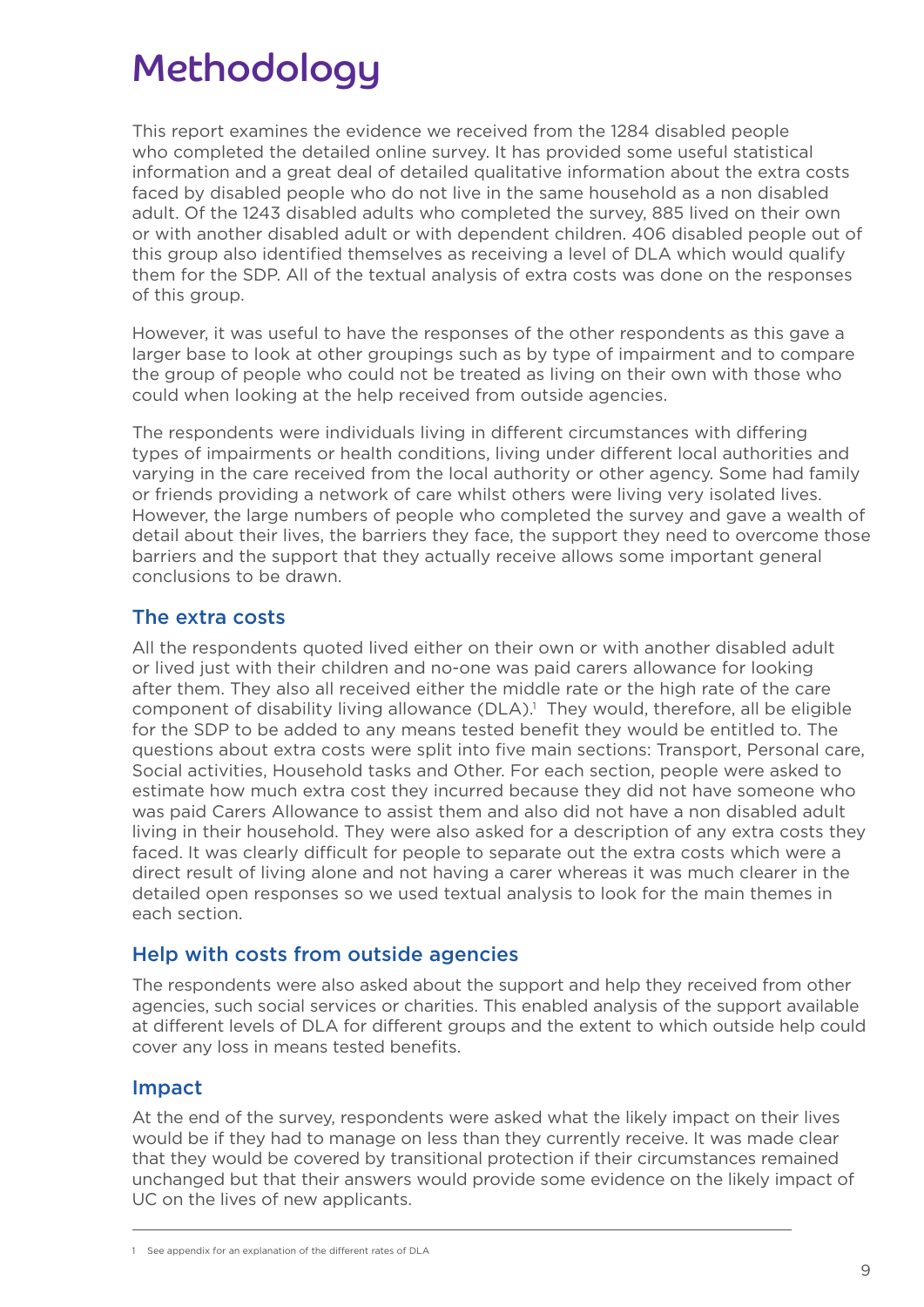### Survey results

This section analyses the evidence produced by the survey and draws conclusions based upon it.

### Transport costs

The people responding to this survey had a wide variety of health conditions and impairments – they were in very varying circumstances and faced very different barriers. Some key themes, however, emerged. More than half of the respondents specifically mentioned the need for taxis. Just under half mentioned the use of motability to pay for a car or van and many also mentioned the use of powered chairs. Very many mentioned a combination of costs e.g. the use and costs of a powered chair plus having to use taxis for longer distances or the importance of a car through the motability scheme but the need to also use taxis when not able, because of their condition, to drive.

There is clearly no distinct dividing line between the extra costs due to living on your own and the extra costs which would also be faced by someone with a carer. Some of the costs mentioned below would probably be faced to a greater or lesser extent by those with a partner or carer. It will depend on many factors and will vary from household to household. Someone with a partner will still wish to be independently mobile. However it was clear there were costs which clearly would be unlikely to be faced by someone who had a carer such as having to pay someone to drive their vehicle when they are unable to drive or having to pay for a taxi for every trip out of the house.

For some, taxis were the only means of getting out of the house but, as a result many were clearly limiting the number of times they went out each week. GP and hospital appointments were frequently mentioned as was shopping.

Some gave specific examples of the cost:

#### *Transport most definitely, an appointment to the doctor or dentist costs me £12.00 which is the minimum taxi fare.*

*I had to accept the flat I live in now as the Council said it 'met my needs' and if I didn't accept it I would have to 'bid' on properties like everyone else. This flat is at the other* 

#### *side of the city so to visit my daughter or my friend(s) cost me £20 in taxis respectively.*

A number of people pointed out that they needed wheelchair accessible taxis and that this made the cost even greater:

#### *Taxis are way beyond my means (£50 return trip in a powered wheelchair adapted taxi is average).*

*The cost of the powered chair was in addition to the cost of taxis or adapted vans:*

*Need to run an adapted van that will take my wheelchair, £650pa. Need to repair and, recently, renew my wheelchair. £3500.* 

#### *Insuring and repairing specialist powerchair £280 a month*

Many did own their own car through the motability scheme but pointed out that they still faced a lot of extra costs. For those living on their own there were often occasions when they were forced to use taxis because they were unable to use their car. All their DLA high rate mobility was used up paying for their car so the cost of taxis was extra. They would face some of these extra costs whether or not they had a partner or carer. However there are other costs which someone who had a partner probably would not face such as having to pay someone to drive the car or very simple maintenance costs or having to rely on taxis when unable to drive or needing someone with them whenever they go out and so having to pay their costs.

*When I can't drive I have to pay others to drive me as I depend on my van to carry my mobility scooter around. I pay to have my van taken to have the tyre pressure checked, the windscreen washer fluid replaced etc, i.e. all the regular maintenance which would normally only take an active person a minute or two.* 

*Need someone to drive me £13.50 an hour*

*Need to pay someone to drive me anything longer than a couple of miles or get a taxi. I am unable to use public transport.*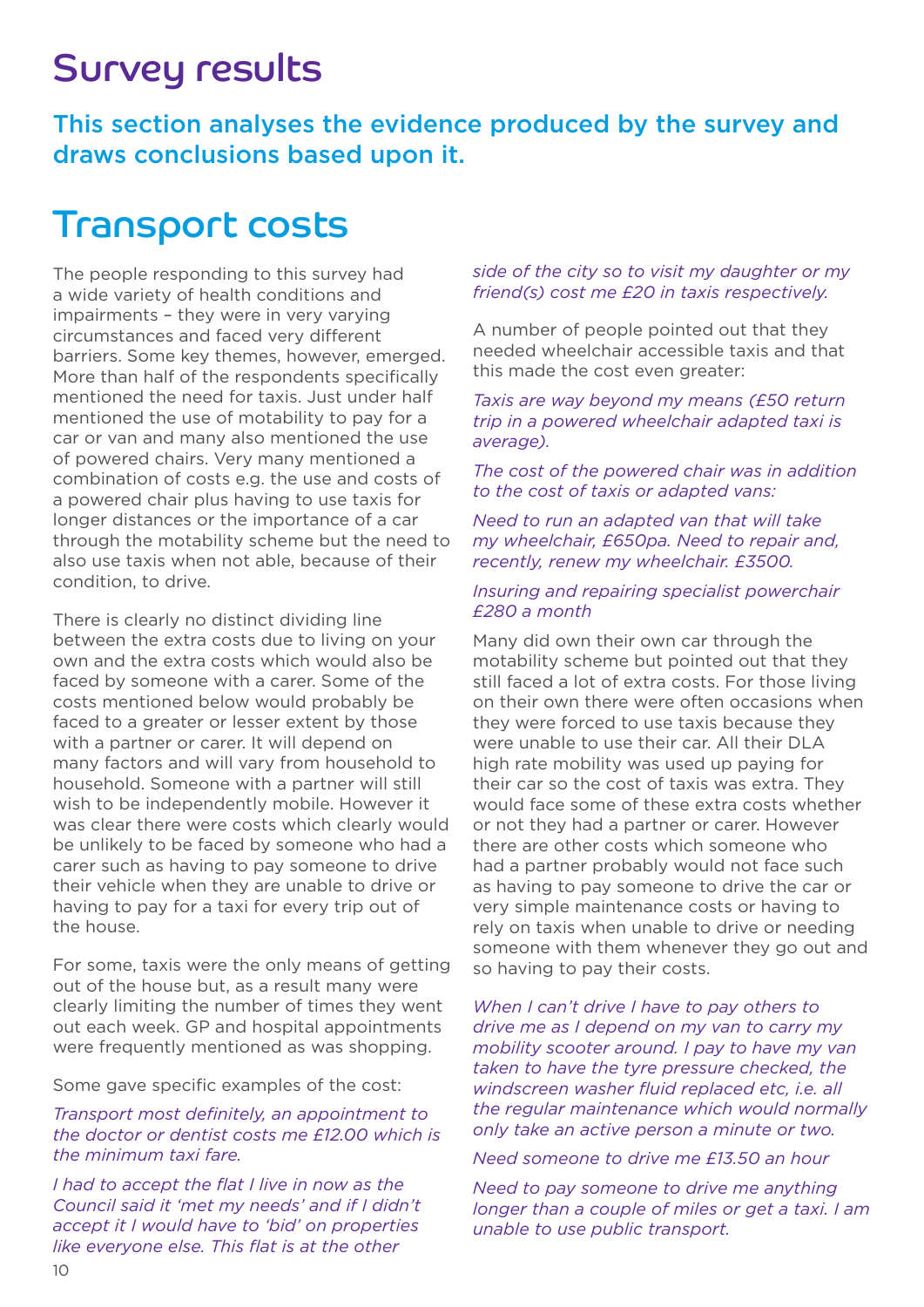*When I am too ill to drive I take taxis and therefore also need to pay for these whereas if I lived with a non-disabled partner that person could conceivably drive me.*

### Social activities

Survey respondents were asked about the extra costs of social activities. 44% of people making a comment in the open response box said that they saw someone socially once a week or less and 40% of people said they had no or virtually no social life at all. For most it was the high cost which prevented them from taking part in social activities outside of their home, and they had to prioritise other costs. This comment or similar was a very common response:

#### *I cannot afford social activities*

Many people pointed out that going out was so expensive because they had to pay for the time of a carer and also all their expenses as well as the extra expense of transport as covered in the previous section:

*I don't have any social activities - it is just too expensive after paying for a carer to go anywhere with me that is essential. Social activities are not affordable. If I was to have a social life it would cost for 4 hours £30 for an attendant, plus petrol, plus ordinary costs.* 

#### *…as I need someone to feed me and hold up a drink I have to pay for someone else in a cafe or pub or restaurant.*

The inability to afford to go out socially will have a number of implications. One of the witnesses at the evidence session who has a severe sight impairment and lives on her own pointed out that, in the period after she was made redundant from her previous job, she would have been unable to stay active in the community without the extra money from the SDP, which enabled her to take part in activities (which would have been impossible without the use of taxis) which in turn helped her to maintain her self-confidence and subsequently led to her being employed in her current job.

Some people pointed out that cuts in services meant that social activities they had previously relied on were no longer available:

*I used to be able to go out 3 times a week to a support group -that has faltered …... when I had a support group to rely on I felt I had a safety net*

*My only social activities each week is a day centre. I have to pay towards the cost of this plus paying for transport that Cumbria social services have just decided to start charging people for transport…. from July 1st. As I live about 10 miles from the day centre …I'm now having to re-consider going to this group as the costs are so ridiculous.1 I've been to this group for 9 years & have built up friendships there - my only social contact. But we're all working age adults and none of us can get jobs due to our disabilities. This might well be the death of the day centre altogether. Then my life will most likely be of poorer quality than someone banged up in prison.* 

*What social activities? ………..Social Services no longer provide a social element in their support package to enable me to take part in activities.*

For many the key social event was the shopping

#### *I cannot partake in social activities, visiting the supermarket is as social as I get.*

But some because of the high cost of taxis could not afford to go out to do their shopping and saved money by shopping online and having the shopping delivered:

#### *………. I have to get taxis. I rarely go out as I don't have a lot of money left after putting aside money for bills etc. I even have to do my shopping online and pay extra for delivery.*

There were a few activities mentioned by one or two people which were clearly prioritised by that individual such as swimming or art and several mentioned going out just for special occasions such as birthdays. Some people mentioned travelling to meet friends or relatives as a key cost:

Cumbria Social Services confirmed that they have just introduced a fee of £1.50/ mile which would amount to £30 for this respondent plus the cost of the daycentre itself. The fees are means tested but when talking into account benefits but usually only directly disability related expenditure is allowed to be excluded from the income taken into account.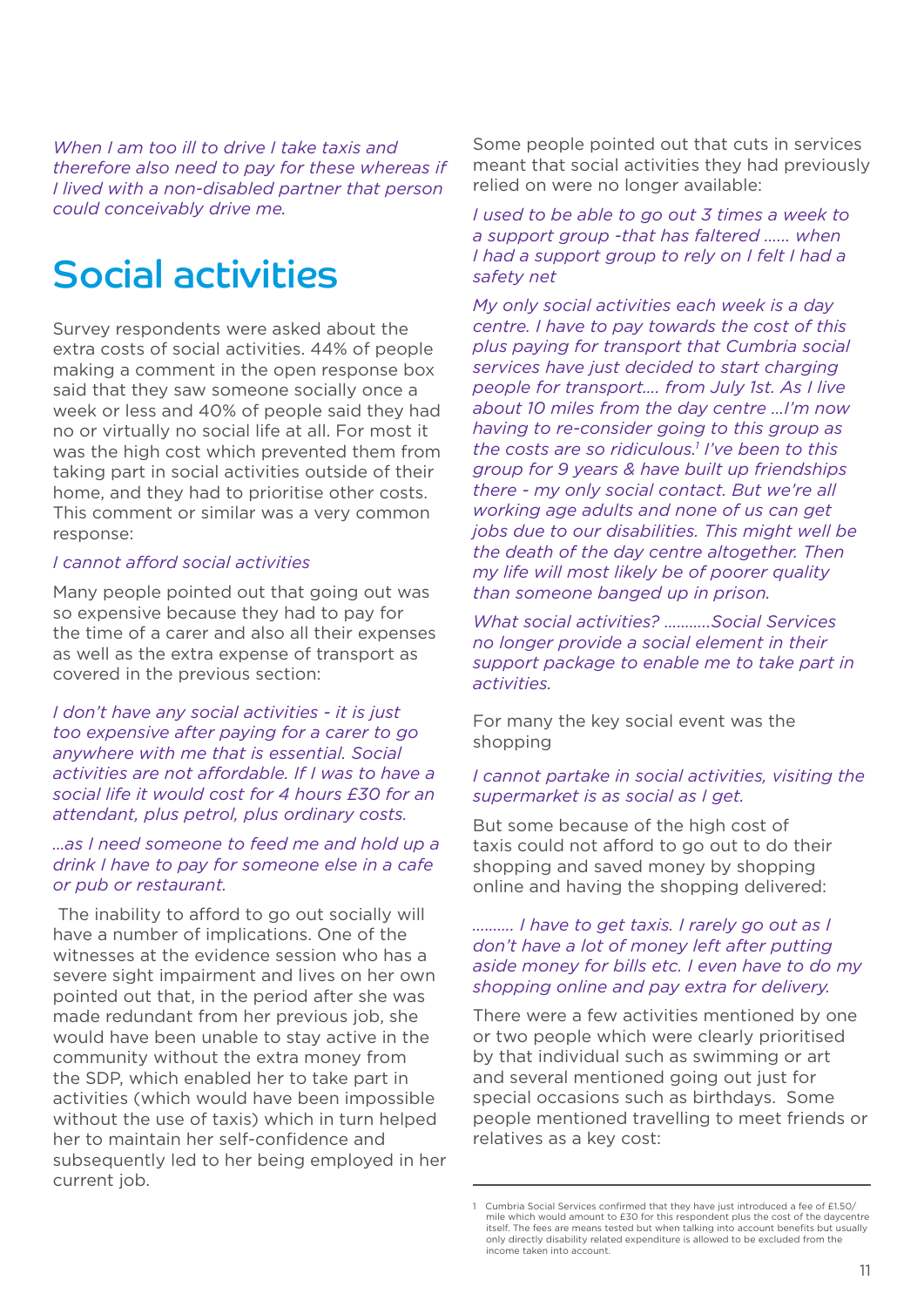#### *Use of my motorised wheelchair to get to friends or, if too far away for my batteries to sustain a return journey a £50 return taxi job.*

The one social activity which was mentioned by a significant number of respondents was the internet and communication over the internet. This has clearly become an important lifeline for many people. It must be borne in mind however that this survey was conducted online so clearly excluded those with no internet access. The social exclusion of that group is likely to be even greater.

#### *Mostly, though, I don't have a social life except online, so I suppose that's the real cost.*

*Unexpected expenses that may arise i.e. fixing or replacement of say a computer…. without which I would not be filling in this form, keeping in touch with the outside world, shopping & generally achieving some sense of belonging in the world!*

Clearly those living on their own are more likely to be socially excluded than those living with a partner so any further reduction in social activity must be a cause for concern.

### Household tasks

This was an area where people clearly found it much easier to assess what extra costs they faced as a disabled person living on their own. As one person pointed out 'so trivial a task as to be unnoticeable for a healthy person' such as 'receiving a package' can become a major task for him:

#### It involves: *collecting post from the shed (postie leaves it if parcels as I cannot get to the door) to opening parcels, recycling the packaging, putting it out in the wheelie, putting the wheelie itself out.*

The list of jobs which respondents needed help with but which they thought an able bodied person would have done very quickly was very similar and occurred time and again – most people mentioned cooking, cleaning, small decorating and maintenance jobs. Lists like the one below were common:

#### *decorating, gardening, cleaning, cooking, washing, any dIY, hoovering, changing my sheets buying pre prepared products for when I do not have a carer.*

People were mainly managing by a mixture of one or more of the following ways: paying for some assistance, receiving some help from friends or family or leaving some jobs undone. Not everyone has family or friends to rely on:

 *I don't have family who can do these things for me, and have lost touch with most of my friends – people are willing to help for a while or for odd things, but it becomes a one-sided relationship and you feel like a burden,* 

*…..I need to pay for every job that needs doing both inside and outside of my home.* 

*Every possible job that an able bodied person can do! The problem is that jobs get left undone as I cannot afford to pay someone to do them.*

 It was clear that having their home cleaned was a priority for most and many people were paying for a cleaner even if some of the other repairs were being left undone: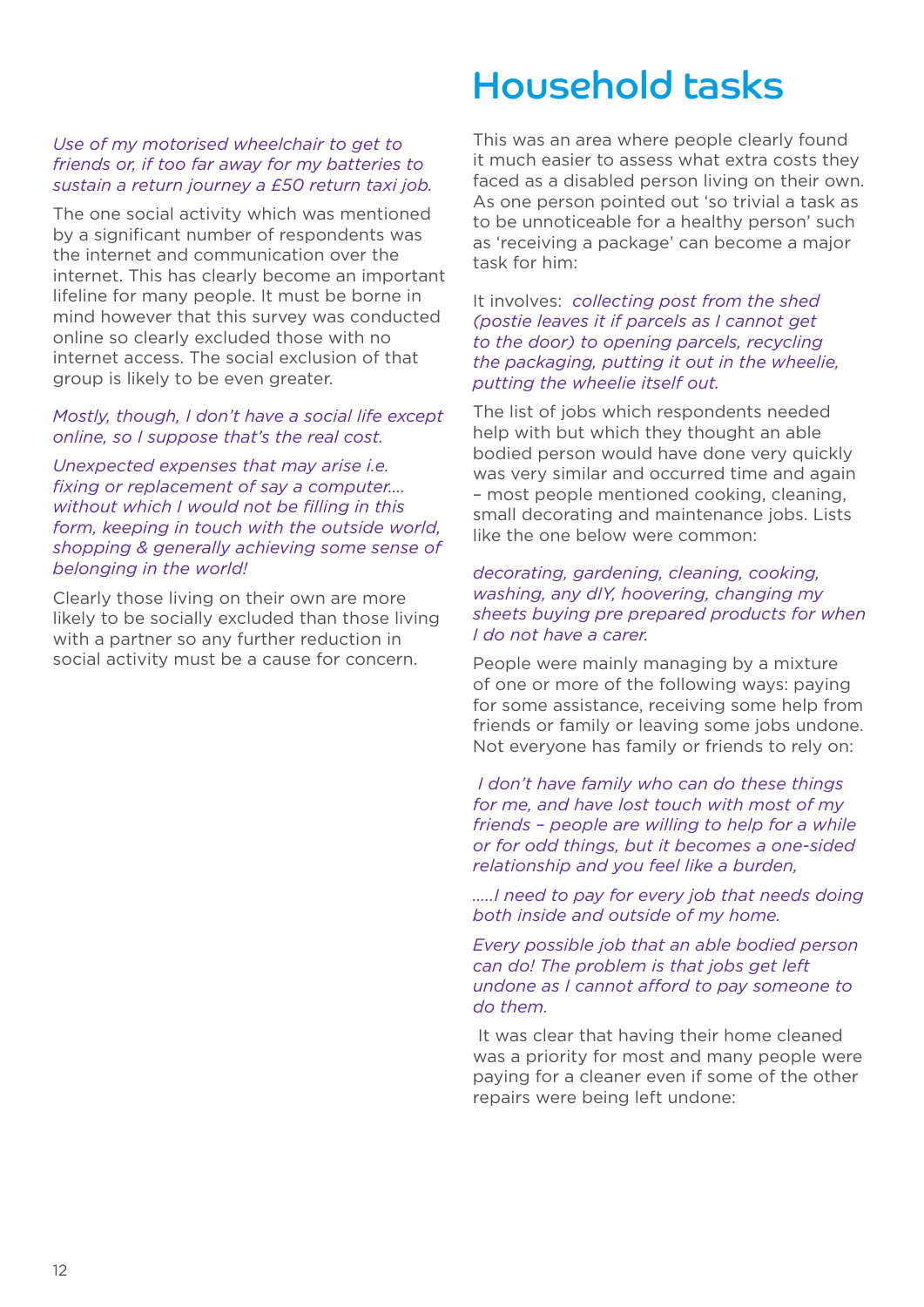*I must have paid domestic help as many usual domestic jobs are beyond me, such as floor cleaning, bed changing, using washing machine, all reaching up tasks. With no relatives or friends nearby I would live a life of rot and decay*

*……. I pay for a cleaner £30 per week - money I don't have. My outgoings are now a lot more than my income so I'll soon be in debt. Costs are rising daily but my income has only risen by £2.05 since April last year.* 

Needing help with cooking was another area mentioned by most respondents. The most common way of managing this was the use of pre-prepared food but many were concerned about the resulting unhealthiness of their diet:

*…..Takeaways are very expensive and not healthy at all.*

 *…..Need to buy all prepared food - have ended up living on bread and cereal because I cannot access nutritional prepared food*

*…….I buy the ready meals from Wiltshire farm foods but they are far from cheap. I can only have one meal a day for myself because I don't need much to eat because of my sedentary lifestyle ……..*

 *I need help to prepare the food and ready meals are creating problems…..my health is suffering ballooning weight on carb rich diet*

Others were prioritising a healthy diet but this meant juggling other things:

*I have diabetes and heart disease. I have to eat a strict healthy diet. This is fine in the summer, although with the rising cost of food it is stretching the budget and I am having to cut back in other areas, i.e. I have no life outside this house. I will NOT be able to maintain this diet in the winter and keep warm.*

The maintenance of their home (and for some their garden) was clearly something that worried people a great deal. Several mentioned that it was a condition of their lease or tenancy that they kept it well maintained.

*…….my lease requires that I redecorate every 7 years (can't afford it), my garden is an overgrown mess (can't afford it), many small* 

#### *DIY jobs are simply not done (can't afford it). £10 per week to get garden mowed part of my tenancy……*

The regular jobs such as putting out the rubbish and small essentials such as changing light bulbs had to be paid for unless they had a family member or friend who could help them:

*fixing toilet, fixing shower socket, decorating, changing light bulbs, cleaning the back yard…….. fixing things that get broken, unblocking the outside drain gulley, regrouting the bath, removing the curtains to put them through the washer. Cleaning and hoovering the car, washing the windows, I could go on for ever* 

*Need to pay for help with even things as simple as putting the wheelie out. I have to pay someone to do anything that needs doing that a partner could do if I had one*

Several people reflected on the difference between what they are able to do now and what they would have tackled before they were disabled or when they had a partner who was not disabled:

*Cannot do DIY now husband has died... so have to pay for everything…husband did all this*

*All household repairs, even the smallest job……. Before I was disabled, I only paid for the largest or most specialist work.*

Many reflected on the jobs that need doing but they are unable to afford:

*……I have been here over twenty five years and it needs redecorating as it is now very shabby,*

*……..No windows now open but I can't afford to get them repaired…..*

*I do not think the Government has any idea what it is like to be on disability benefits long term. There is no more slack to be cut. There is nowhere to go when the washer breaks down, when you need help in the garden, I cannot leave the heating off any longer. I am doing without the maintenance contract on my stair-lift because I haven't got £250 but I live in fear of it breaking down and me being back to crawling up and down stairs on my bottom. Please realise that we have paid into the benefits system when we were well and working. ……*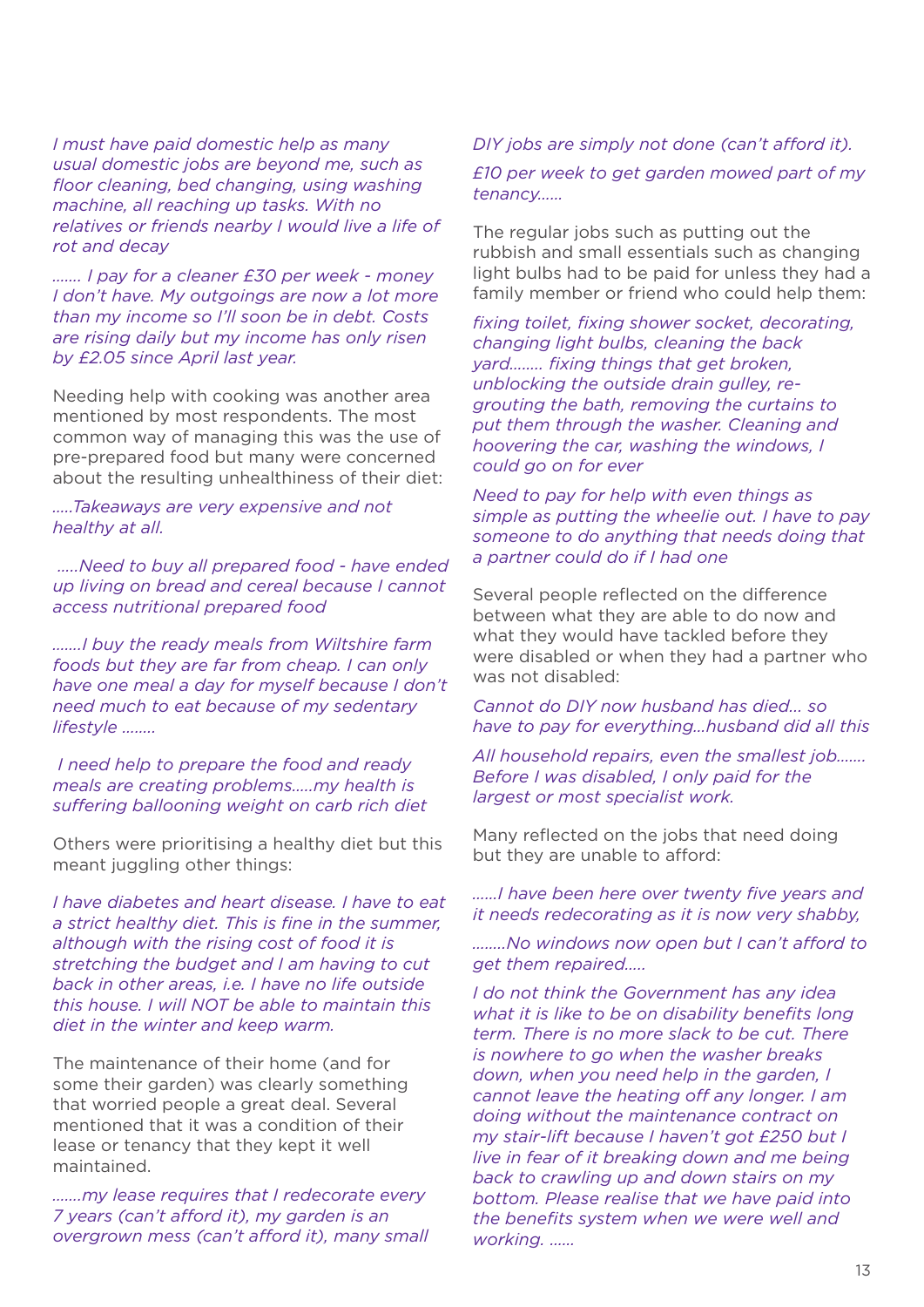### Personal care

Within this area we have included the very basic essential costs of functioning such as getting in and out of bed, getting washed and dressed and getting to the toilet. Unsurprisingly therefore this was the one area of extra costs where a significant minority were receiving help from social services or other agencies. They usually had to make a contribution to the cost from their benefits. A number mentioned choosing to pay for a carer privately because then they could control expenditure more effectively. There were however extra costs over and above the cost of a carer or their contribution to the care package.

The majority of the respondents mentioned the very high cost of specialist aids and adaptations, some had been helped with some of the costs but others had had to buy them themselves. There was in addition the maintenance of existing aids, the extra costs of laundry and replacement of clothing bedding etc. Some of these are costs which would also be faced by someone who had a partner but perhaps not to the same degree.

It was obviously difficult for people to separate out with these sorts of costs which costs they would incur even if they had a partner or carer but it was clear that there were costs which they would be less likely to face if they did not live on their own especially if they had no support from social services as was true in a majority of the cases.

*I have to pay someone to read my post and help me deal with it … I have to pay someone to go to the local walking group called Action for Health so I can take part (and any other social events), I have to pay someone to take me to medical and dental appointments, ……I had to pay for a braille dosette box/talking scales/talking jug etc as none of these are considered essential if you live alone, I have to pay someone to go with me to get cash from the building society …, I have to pay for recipes to be recorded, I have to pay for CDs to be labelled, I have to pay for a braille labeller, dictaphone and penfriend device for different information use, I have to pay for a colour detector to try to match clothing, I have to pay for ironing as I kept burning my hands, ………..*

Some people did receive help from a relative who was not a paid carer but had to pay for their travel expenses:

 *…..my daughter takes me to hospital, dentist, drs, shopping or if I want to visit friends. I put around £50/60 in petrol as daughter lives 30 miles from me and also comes to help with showers etc*

Many of the respondents however are paying privately for personal care:

*All ongoing costs, paying for carer to get me out of bed, help me shower, dry me, dress me, cook meals, serve meals, help me change clothes when become soiled, undress, put me to bed. I pay for an alarm system with fall detectors etc.* 

#### *…… pay an independent carer privately to assist with bathing/ personal hygiene*

However it was clear that for many this was about essential functioning. Several mentioned the even higher costs of employing a carer for help with social activities because in addition to the hourly rate they would have to pay for the carer to take part in the social activity, their fares, snacks etc.

#### *I pay for carers to help me function at a basic level*

Many mentioned the extra cost of specialist equipment:

*Stannah stairlift was over £3,000; insurance and maintenance contract is now on-going and costs £270 per year; Nebulizers - batteryoperated portable and a heavy duty electrical one (each costing over £200), serviced yearly and have to have new parts. - so much extra equipment I have bought in the past … - the costs run in to tens of thousands of pounds.*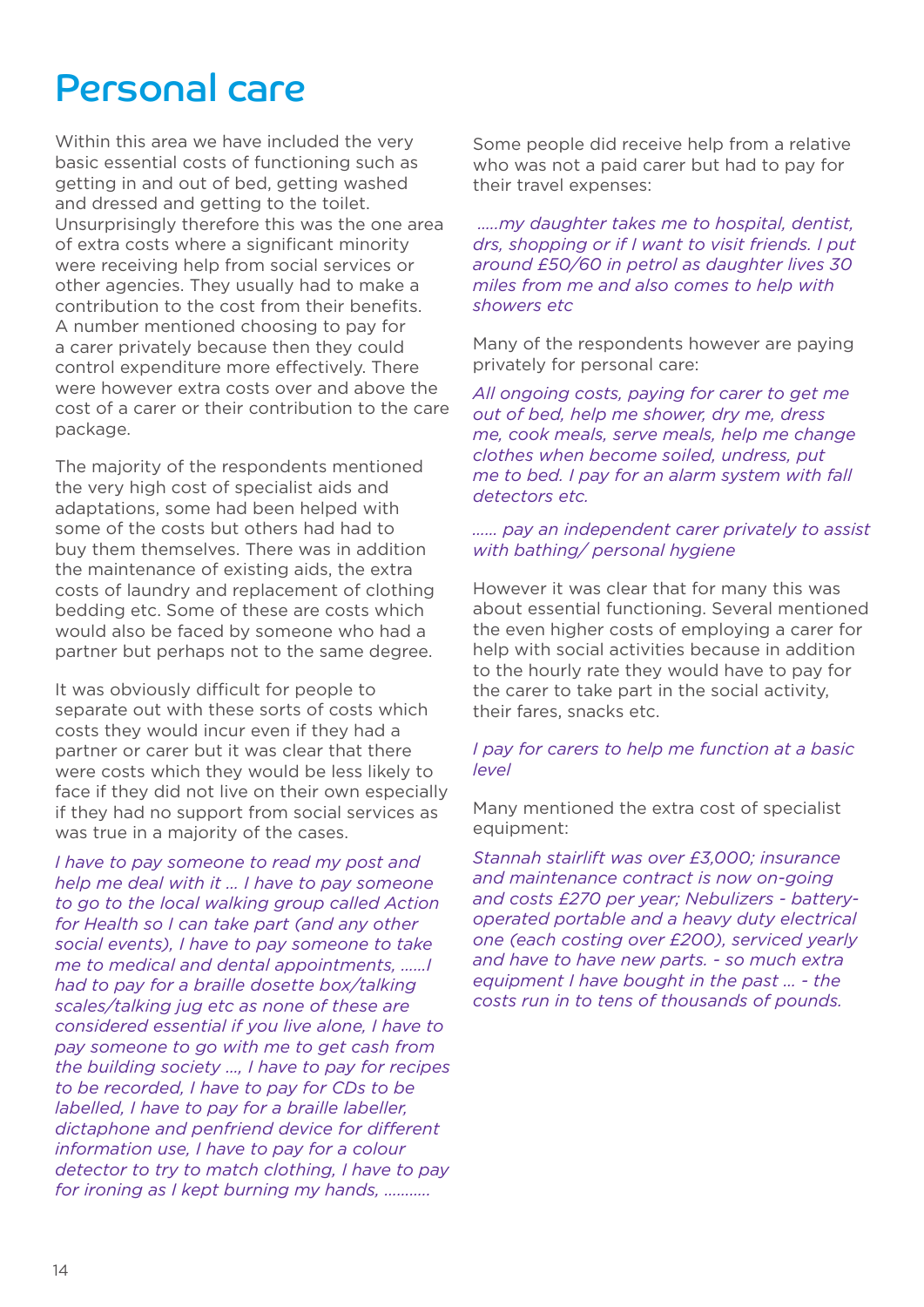In some cases they received outside help, in other cases relatives were helping out with the costs:

*I have purchased many disability aids to combat limited movement as well as using aids and adaptations provided by social services and community care grants*

*My sister …….has also helped me to get a hard wearing durable reinforced bed, extra support rails, and an oven which switches its self off and alarms when ready. Sometimes my sister buys me little reminder gadget things that actually help like my phone which she set to remind me to do things.* 

If we had only included those on means tested benefits then many of these extra costs would have been artificially excluded because they were already unaffordable. In this section in particular, there are also differences because of the different levels of care offered by different local authorities and what aids and adaptations are paid for by them. Several people mentioned that they had been refused help or had help withdrawn:

*…..so to have any hope of ever leaving the house I have to have a powerchair. I live in a hilly place and have specialist seating and size needs so have specialist build powerchair £280 per month (£450 upfront had to come off credit card). …… OT managed to get funding for wheelchair ramp which took a further 8 months to materialise....on the understanding I fund my own chair....* 

*The OT can only provide the most basic of specialist equipment so I've had to buy the equipment that makes daily living easier to manage*

*My care package has been cut by 6 hours per week so I'm now having to meet some of my personal care costs myself.*

Some were receiving help with personal care from the LA but the contribution they had to make meant there was less money for other essentials – money that is available to those with a carer receiving carers allowance

#### *Personal assistants (largely funded by the council but I pay much of my DLA care payment towards this cost)…*

A number pointed out that they were already unable to pay for the essential care they needed:

*I am unable to keep myself clean, or in clean clothing and bed sheets as I cannot manage it and I cannot afford the amount of care I need under the current system, never mind without (the SDP)*

Need help bathing cant afford it so rarely manage to.

*I have my bed changed my pads changed about twice a day because I cannot afford to have my carer help me more often so I stay wet and with faeces for very long period , I have open wounds as a consequence* 

*……. I need special taps, special shower, stair lift and a ramp to my front door in order to live independently but cannot afford them.*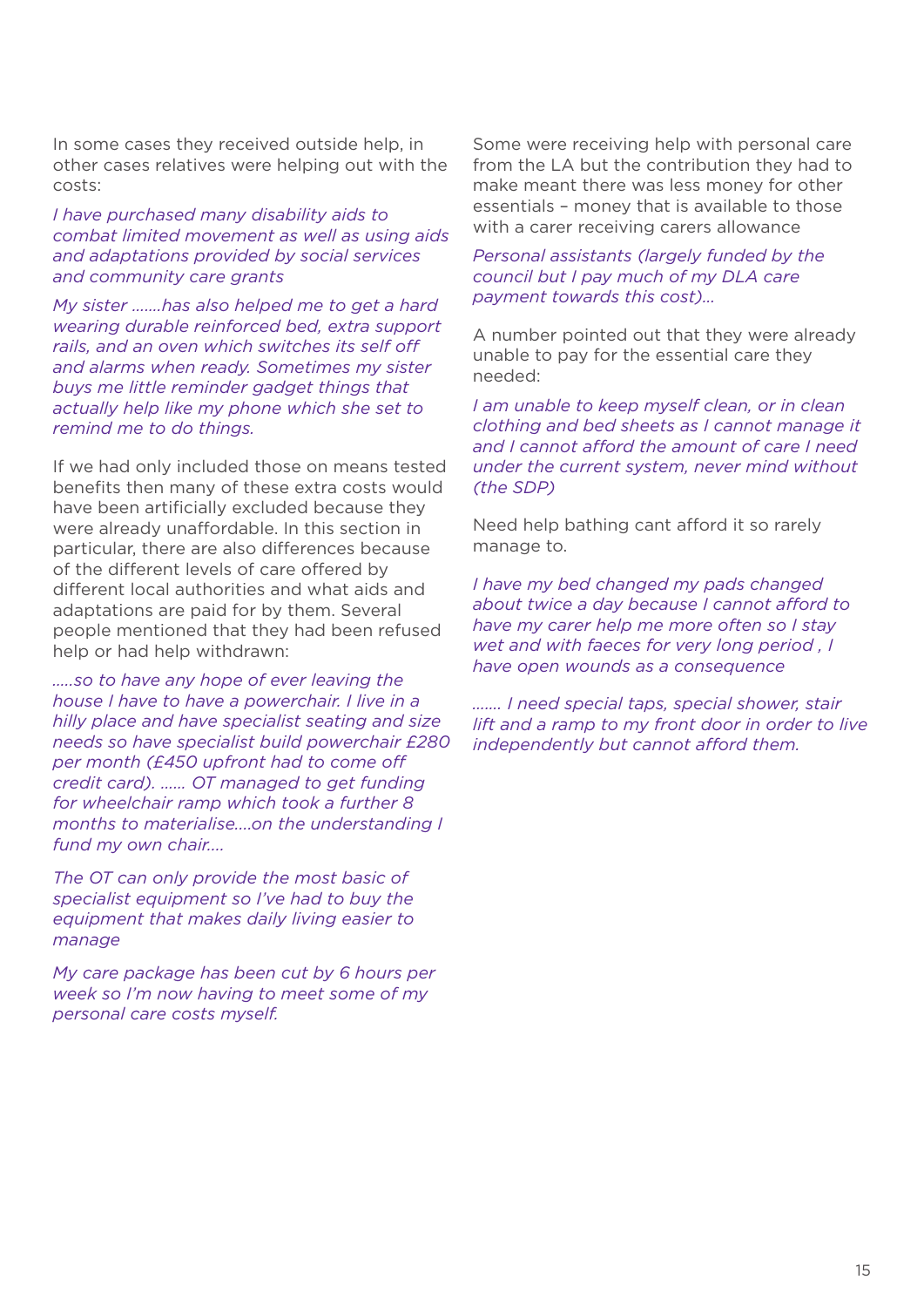### Support from an outside agency

We asked all respondents if they received any help from any outside agency or support such as from their local authority social services or from a charity or other agency. Even amongst those living on their own and receiving the highest rate of the care component of DLA less than half (43%) were receiving any outside help.



Figure 1: Percentage of all respondents receiving outside help

As can be seen from the chart<sup>1</sup> support from outside agencies was more likely in the case of people on the high rate of the care component (HR care) than those on the middle rate (MR care) but even in the case of high rate of the care component less than half (43%) received any help at all.

37% of those eligible for SDP were receiving any outside help. However of the 181 respondents who received the mid or high rate of the care component of DLA but who didn't live alone (and couldn't be treated as someone living alone for the purpose of the SDP) only a slightly lower proportion (33%) were receiving support from an outside agency.

The evidence implies that living on your own without a carer only gives a disabled person a slightly increased chance of receiving help from an outside agency. The type of impairment had a much greater influence on whether people received help from an outside agency than whether they lived on their own. For example 51% of the whole sample of those who said they had a learning disability (this included people who were not living on their own and people who were only receiving the low rate of DLA care) were receiving some support from outside agencies, whereas only 28% of the whole sample of those who said they had a physical disability were receiving some support from outside agencies.

*Physio every 2 weeks, Consultant yearly, occupational therapy 6 months, PMC 6 months*

<sup>1</sup> See table in appendix for percentages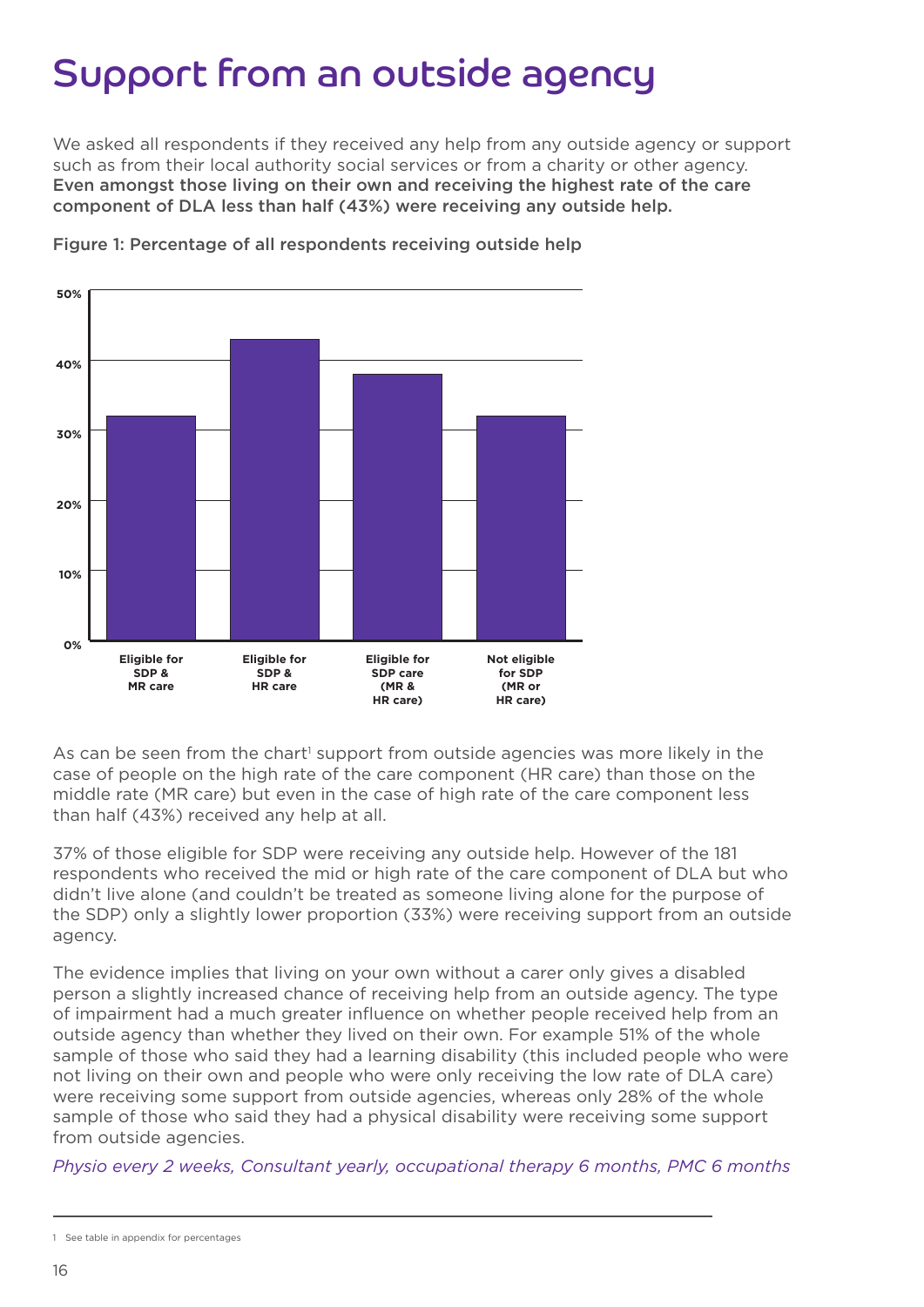When we categorised responses into levels of care we found only about 14% of people living on their own and receiving high rate or mid rate of the care component of DLA received two hours a week or more of help. About 8% were receiving 10 hours of care or more of care from an outside agency. However even where there was 10 hours or more of care a week - they were having to pay part of their DLA towards their social care, often having to pay for additional care and help with cleaning etc and facing extra costs that someone with an able bodied partner wouldn't face. For example the following respondent is in receipt of higher rate of the mobility and middle rate of the care component of DLA. The following includes just some of the extra costs mentioned by them:

*I get ten hours care a weeks I have to give the council a big chunk of my DLA care…… because I don't have a full time carer plus I have pay for other services as I don't have all social care hours I need….. If I'm having a bad day or need extra things doing I have pay my carer for working the day extra out of my own pocket, I buy more gadgets to see if can help me do things around the home as there is no-one around to assist, e.g. I need two picky up grabber sticks cause if I drop it I need another one to pick the first one up…….. Any DIY or odd jobs even changing a light bulb I have to pay for someone to come in ……. a full time partner or carer or if I had family would do these simple jobs free….*

Generally local authorities in their assessments for charges take into account the SDP and DLA. Any disability related costs can be taken into account but these are generally very strictly interpreted so many extra costs that disabled people living on their own face are excluded from the assessment. Extra costs such as small house maintenance tasks or shopping would not be counted as a disability related cost.

This situation is likely to get worse rather than better as local authorities will not be able to take into account the SDP in deciding the level of charges and so will have even less to spend on social care when the SDP goes.

It should also be noted that the amount of support people were receiving varied enormously. A few mentioned support under the independent living fund and had fulltime carers however many of those who had said they received outside support explained that they had had a grant to pay for a one off piece of equipment or have a regular weekly session with a physiotherapist etc.

For example one respondent has 2nd progressive MS. They receive high rate mobility and mid rate care – they describe the extra costs they face preparing food, cleaning and in maintenance of their home as a result of living alone – they said they did not have a social life - the help they receive is: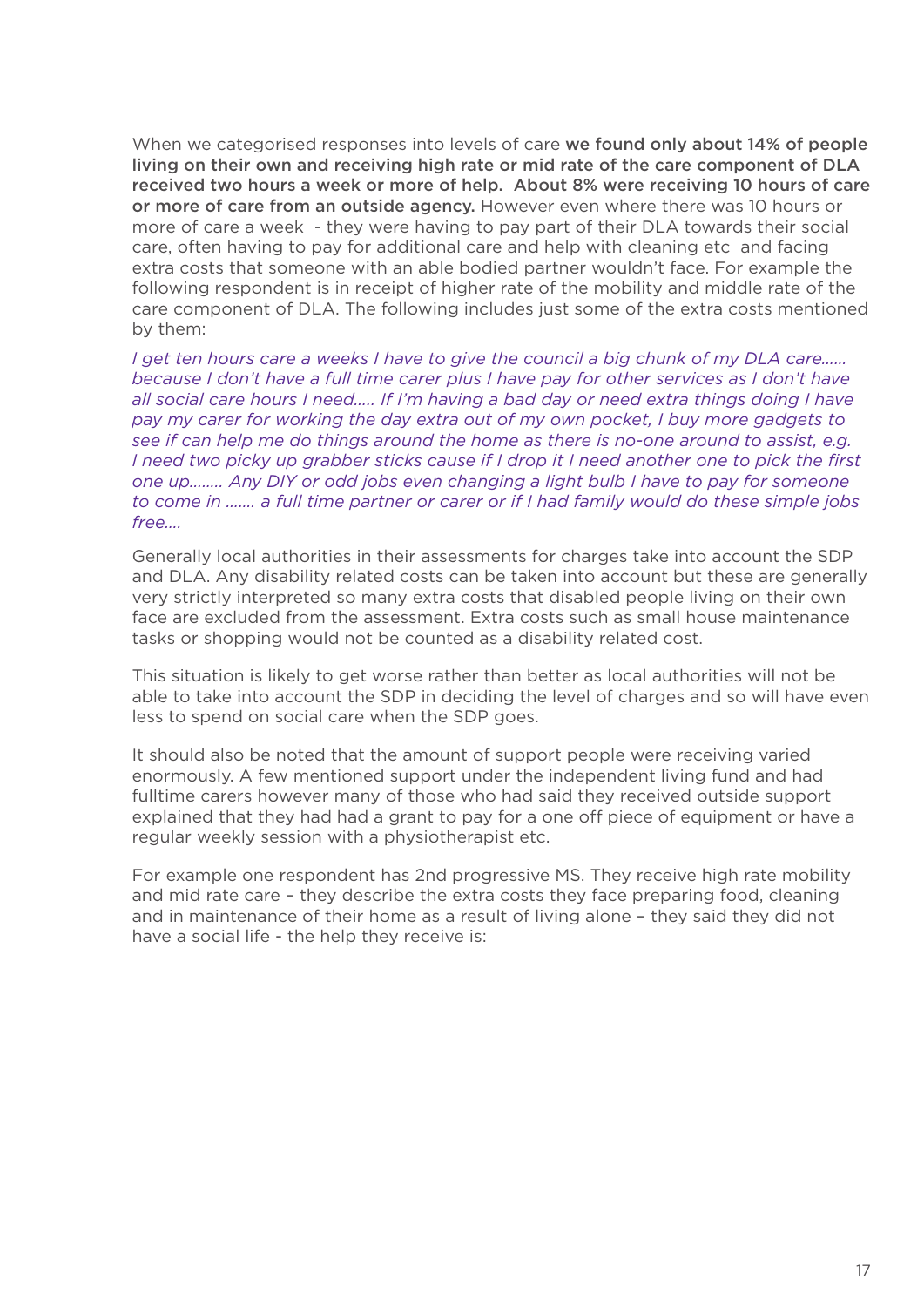### What would be the impact of a reduction in income

People were reminded throughout the survey that as long as their circumstances do not change they would be covered by transitional protection. They were asked what would be the impact of having to manage on £50 less income than they currently receive because they are in the strongest position to understand what will be the impact of this reduced level of benefit on someone who comes newly into the system. There were a number of options:

- Would be likely to get into debt
- Cut back on expenditure on leisure activities
- Cut back on expenditure on aids/equipment
- Cut back on food expenditure
- Reduce travel expenditure
- Reduce heating expenditure
- Find somewhere cheaper to live
- Other.

They were also asked them to elaborate in a free text box. Figure 2 below shows what people who would qualify for the SDP (on both the benefit criteria and being able to be treated as living on their own) believed would be the main impact of a reduction from current levels of income. It compares the predicted impact for those receiving the high rate and those receiving the mid-rate of the care component of DLA.



#### Figure 2: The predicted impact of the cuts

For those eligible for the SDP, 83% said a reduction in benefit levels of this amount would mean they would have to cut back on food and 80% said they would have to cut the amount they spent on heating. It is notable that whilst both groups felt this would clearly cut into essentials, those on the highest rate of the care component consistently recorded slightly higher levels of concern about cutting into essentials for each of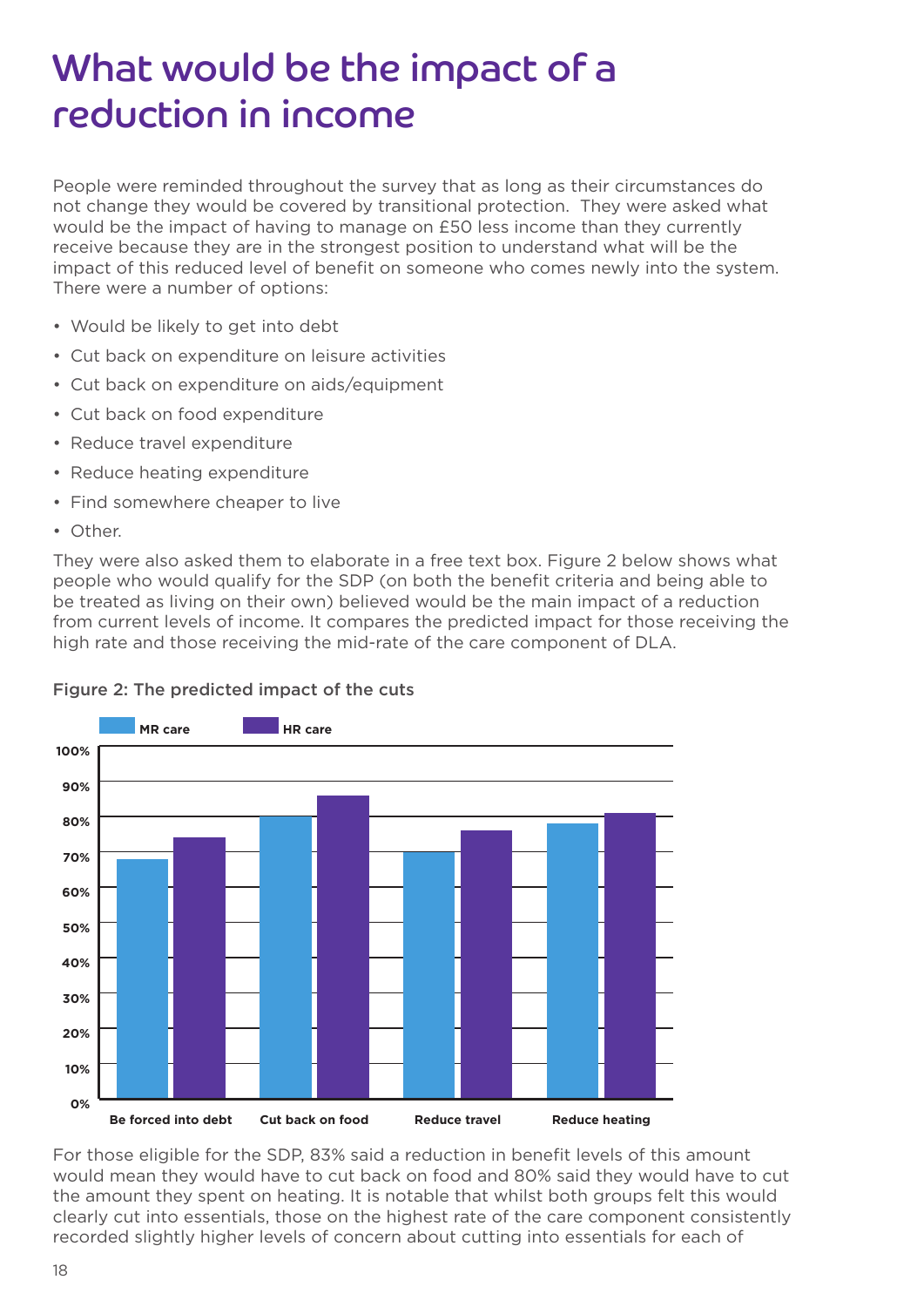the possible impacts than those on middle rate care though it was only statistically significant that they reported an increased likelihood of getting into debt.

The textual answers really all fell into one category – things were already cut to the bone any extra cuts would cut even further into essentials. The following are just a very few of the examples of what they believed it would mean for someone in their position – as well as having to cut back on paying someone to care for them or to clean their home many people also mentioned doing without therapies which they believe make an important difference to their health. A number mentioned not being able to carry on living independently:

*Level of care reduced and have health and safety implications. Live in cold house. Social life non existent. Not be able to afford travel costs. not be able to afford healthy diet* 

*I* would have to stop therapy. Everything else is already as mean as I can get it.

*I would not be able to afford my frequent osteopathy. Going with out would mean not only more pain, but also increased suffocation and swallowing problems. My debts would increase. I would not be able afford my care or my special diet. My quality of life, already pretty poor would be hugely diminished.* 

*I would clean the house perhaps once a month rather than once a week, and try to manage without a daily visit.* 

*Cut backs on house cleaning but that would mean living in dirt* 

*The thing that most worries me is not being able to afford heating in the winter. I am cold nearly all the time, and could not survive with less.*

*Cut back on transport, electricity, essential phone/Internet etc*

*I* would have to give up my landline which is a dangerous thing to do as it is also a *lifeline to my support network ….. I would not be able to pay my daughters fares to get to me to help me, thats even if I could communicate with her in the first place without a phone* 

*I will end up spending even more time in bed as this will be the only way to keep warm as I will have to switch the heating down / off. i will have to look at whether I can cut down on the amount of paid help I receive - this means my house will get dirtier. I will not be able to get repairmen in to carry out little tasks - if the shower breaks, or the toilet breaks I will end up having to live with them broken!*

*I'd probably be out on the streets homeless! I already eat the most basic of diets & am very frugal with heating & electricity. I struggle to keep warm in winter & have to wrap up in extra clothes & blankets or stay in bed to keep warm I either eat a meal or have some heating on. I can't afford both.* 

*I might have to move to residential care* 

*It was clear throughout the survey the level of desperation many disabled people are feeling at the moment. The following is just one of a number of similar comments*

*I've thought about suicide as my quality of life has been so much reduced already (I've lost my job, friends and colleagues, exercise, social activities, holidays, life's little luxuries, I'm in pain every day etc etc). There has to be a point beyond which it's just not worth trying to stay alive - I can't imagine how someone in my situation would cope with less.*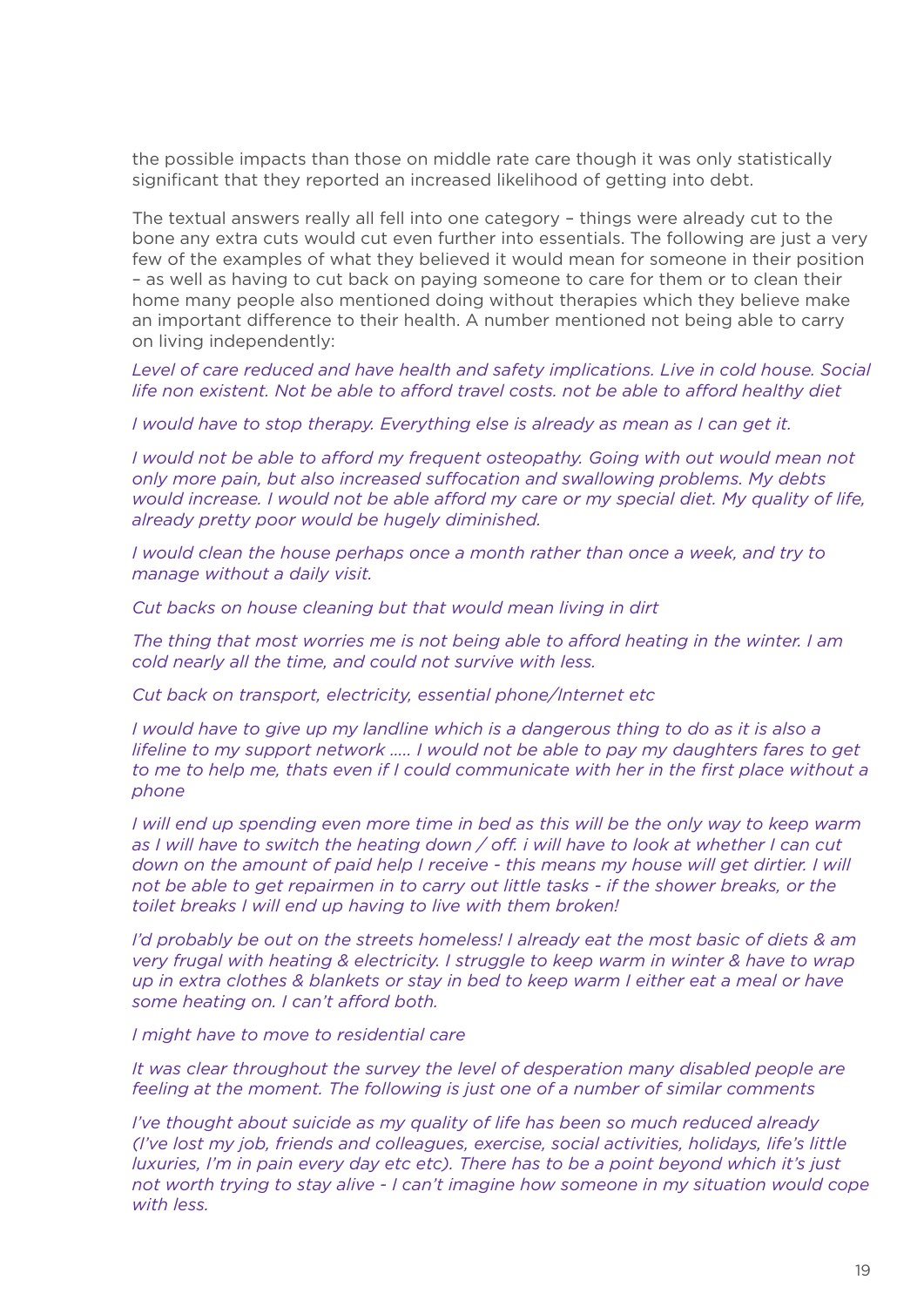### The evidence offered on the key questions

#### Is there evidence that the £58 currently paid to those who do not have a partner or carer is necessary?

In the current system as the government briefing on additions to Uc points out 'The Severe Disability Premium was introduced as a higher and additional premium for people living on their own (or treated as such) with high care needs not met by someone receiving Carer's Allowance'1 . It would be reasonable therefore to end SDP without substitute only if its original rationale was flawed.

The overwhelming evidence from the responses was that people are struggling to manage on the income they have which for all those included in the above analysis would include as a minimum, means tested benefits including the SDP.

People were not directly asked if they had a social life – they were asked what was the extra cost of social activities yet almost half of those who commented specifically stated they had no or very little social life. They were having to prioritise other costs. Most of the rest explained what the cost would be without stating how often they actually saw other people socially.

For others paying for a cleaner and for a carer to help with the basic essentials of personal care were the two areas most prioritised but even there it was clear that many felt they were unable to pay for enough care to meet even the most basic essentials. Almost everybody who commented believed that any less income would have a devastating effect on their life and mean cutting back on essentials such as heating and food. Of those surveyed who fulfil the conditions to qualify as severely disabled and can be treated as living alone for the purpose of the SDP, 83% said that a cutback in benefit of this level would mean that they had to cut back on food and 80% said they would have to cut back on heating.

The government has stated that the restructuring of support for disabled people under UC has been designed to support those with the greatest needs. It has confirmed that the abolition of the SDP is not a money saving measure – all the money saved will be used to raise the level of the support component. However even when this is fully in place those in the support group who live on their own will still be considerably worse off under UC. The personal amount for someone on the support component is to be raised eventually to £151. Someone who has someone paid carers allowance to care for them currently receives £120. However someone who lives on their own and does not have a carer currently receives £178.

191 of the respondents were receiving the highest rate of the care component of DLA and were living alone and no one was paid carers allowance to care for them. This is the group who have been identified as having the highest level of care needs, only 43% were in receipt of any outside help but only 15% received at least two hours of help a week. The majority of even those receiving help with care clearly also faced many extra costs because they were unable to cook or clean their home or many of the very small tasks around the home that most people would do without thinking. It was clear that this group faced extra costs that those with a partner or someone paid carers allowance would not face. Many were very clearly struggling to manage on current levels of support.

The overwhelming majority of comments that were made indicated that these were people struggling on the edge. They were struggling to pay fuel bills. They commented frequently that they had no social life and had cut out any even small luxuries.

At the moment someone who is in the support group of ESA and lives on their own without a carer will receive £178 ESA (income related) plus their housing costs and their

Does the evidence demonstrate that the restructuring which the government proposes will achieve its aim of supporting those with the greatest needs?

<sup>1</sup> http://www.dwp.gov.uk/docs/ucpbn-1-additions.pdf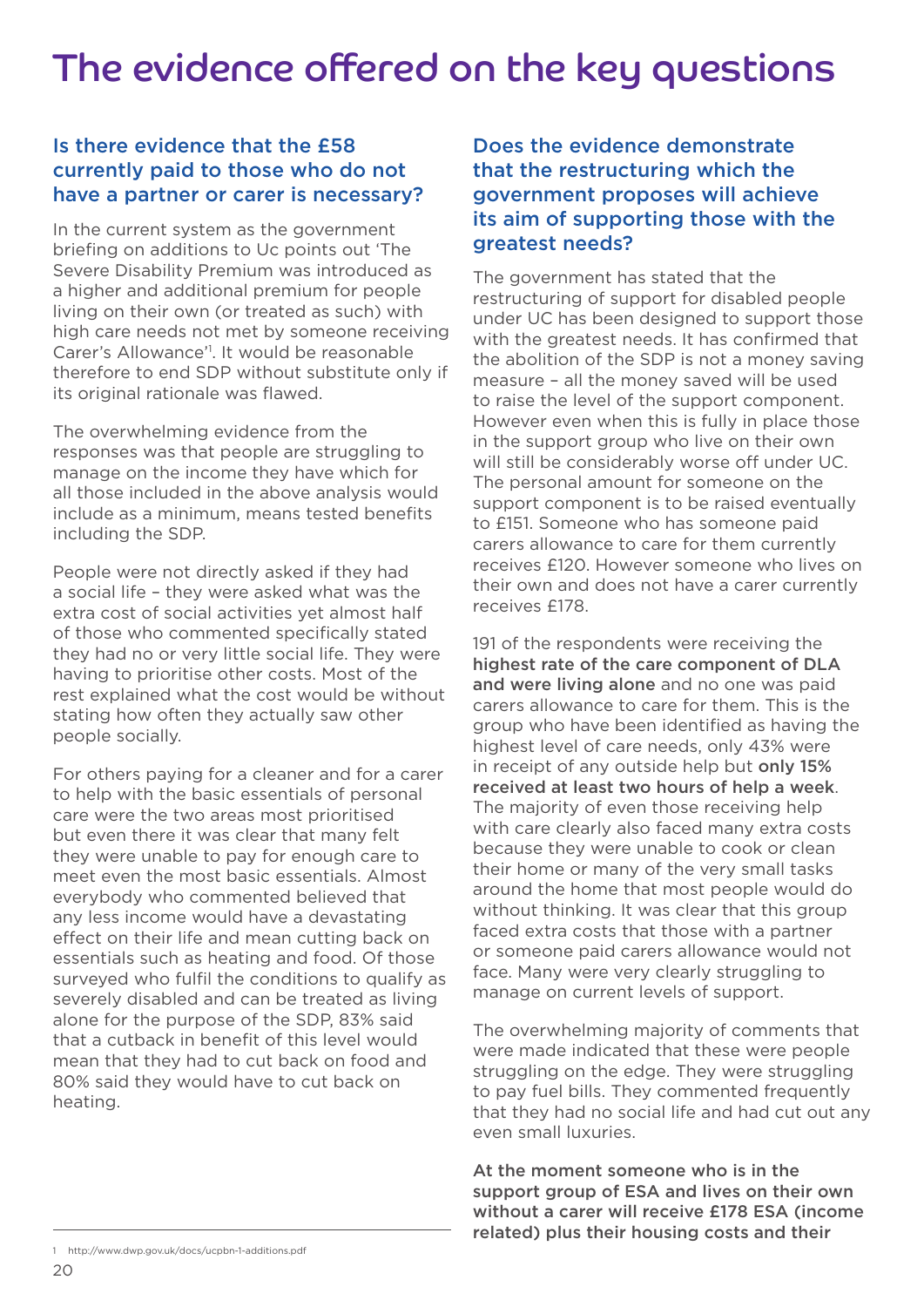#### DLA. Even when the government's aspiration is reached those in the support group who live on their own will receive £150 - £28 less than those in that position now.

We believe that in so far as it is possible to generalise at all - this group who are on the high rate of the care component of DLA and in the support group and in addition bear all the additional costs of a disabled person living on their own are the group with the greatest needs. The government has promised to protect those with the greatest needs. We believe abolishing the SDP goes against that principle.

#### Does the evidence demonstrate that those who live on their own face extra costs compared to someone, with a partner or someone paid carers allowance to care for them?

Separating out the extra costs a disabled person faces because they live on their own clearly involves some areas which are not clear cut – most disabled people with a partner would clearly want the means to travel independently when they wished but on the other hand the majority of disabled people in a couple with an able bodied partner would not need to pay for a taxi every time they went out of their home. Having to pay for very minor work on vehicles such as filling the wash bottles, having to pay someone to drive the vehicle are also costs which people with a paid carer or partner would probably not face.

Some extra costs however emerged very clearly, particularly in the areas of socialising and chores such as cooking, cleaning and house maintenance.

Nearly half the people who commented on the cost of social activities remarked in the free text box that they had no or very little social life, many others commented on the high cost of socialising without specifying how much of a social life they had. A number mentioned that in order to take part in a social activity there was not just the extra cost of transport but they also needed a carer to accompany them and would have to pay their costs as well. This made even a simple trip to a café

prohibitively expensive. However even if they didn't have this extra cost people felt they had to prioritise other things. It is surely worrying that those most likely to be socially excluded because they live on their own felt unable to socialise because they could not afford it. This is likely to lead to a loss of confidence and will also have an impact on any possibility of them taking up work.

The other area where the extra costs of living on your own and without a carer emerged very clearly was the costs of household chores such as cooking and cleaning and very simple household maintenance tasks. This was an area of great concern to most of the respondents. Very many of the respondents had difficulty cooking and so were having to use ready meals which cost them more than cooking from scratch as well as being less healthy. Many felt they needed to prioritise paying a cleaner above other things such as socialising.

A lot of people remarked on the fact that there were many simple household chores and tasks such as changing a light bulb which if there were an able bodied person in the house they would do without thinking. There were many long lists of such jobs. One person remarked that he had to pay £10 for even the smallest of jobs. Others were paying for the petrol of relatives to travel from a distance to assist them. These relatives often lived too far away to qualify for carers allowance as they could not care for the length of time each week necessary to qualify but the money to pay their petrol was coming out of the benefits of the disabled person. It was clear that many were concerned that, because they were unable to do the maintenance tasks themselves and they could not afford to pay someone else to do it, their home was becoming very neglected.

The following charts compare the additional support under the current system and under UC for a disabled person with a partner who acts as a carer compared to a disabled person living alone or with a child carer.<sup>2</sup> It is clear that the most disadvantaged group – those in the support group and receiving the highest rate of the care component of DLA and living on their own will be worse off under UC.

<sup>2</sup> This support is in addition to the basic amounts of living costs for a single person of £71 (the lone parent would also have a basic amount added to this for the living costs of their child) and for a couple of £111.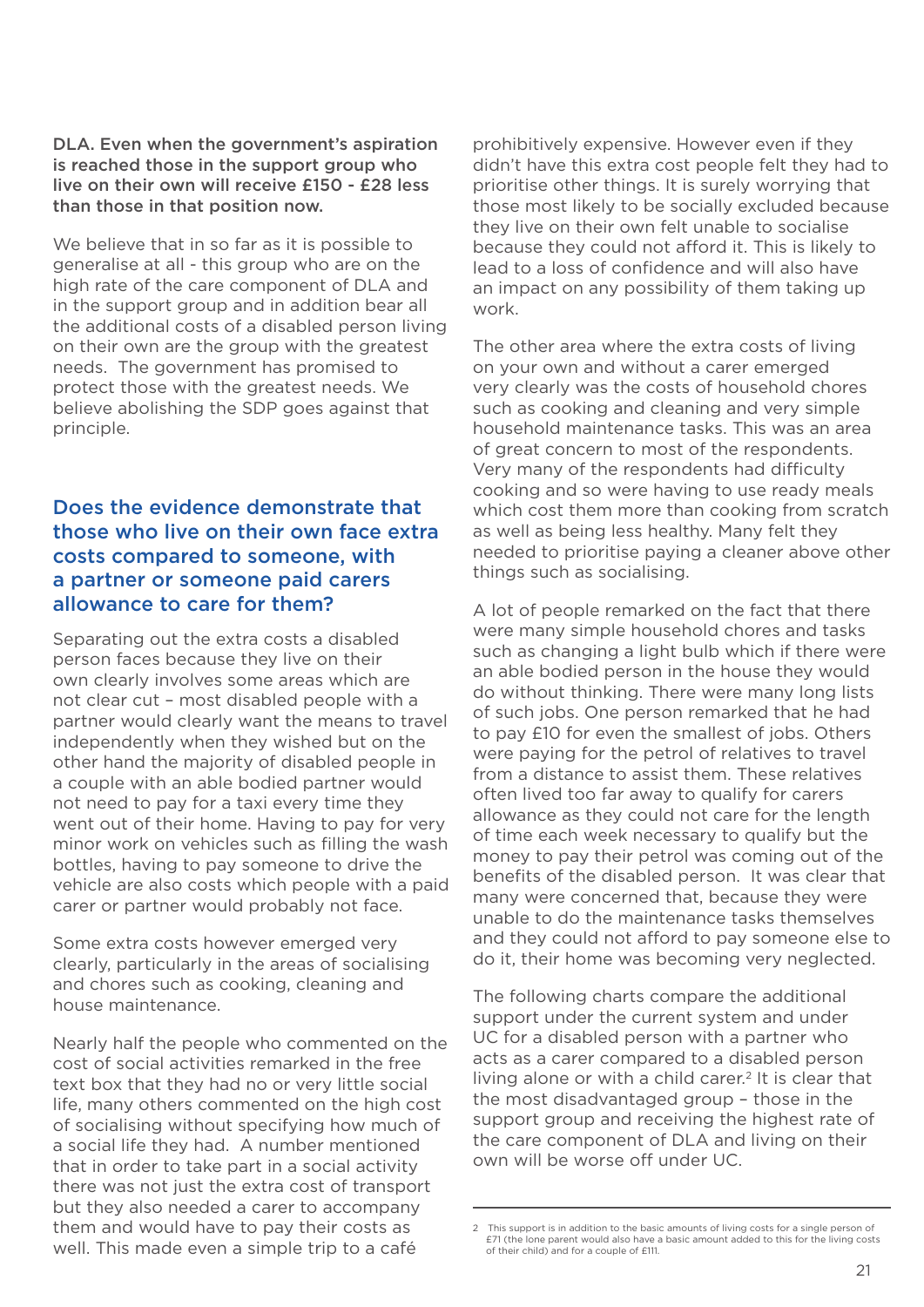Figure 3: Disabled person receiving the mid rate of the care component of DLA and in the work related activity group showing the change between the current means tested system and UC in extra financial additions



Figure 4: Disabled person receiving the high rate of the care component of DLA and in the support group showing the change between the current means tested system and UC in extra financial additions



This is a very significant transfer of additional support from single disabled people living on their own and lone parents with young carers to couples where one is disabled and the other partner is their carer (whether in or out of work).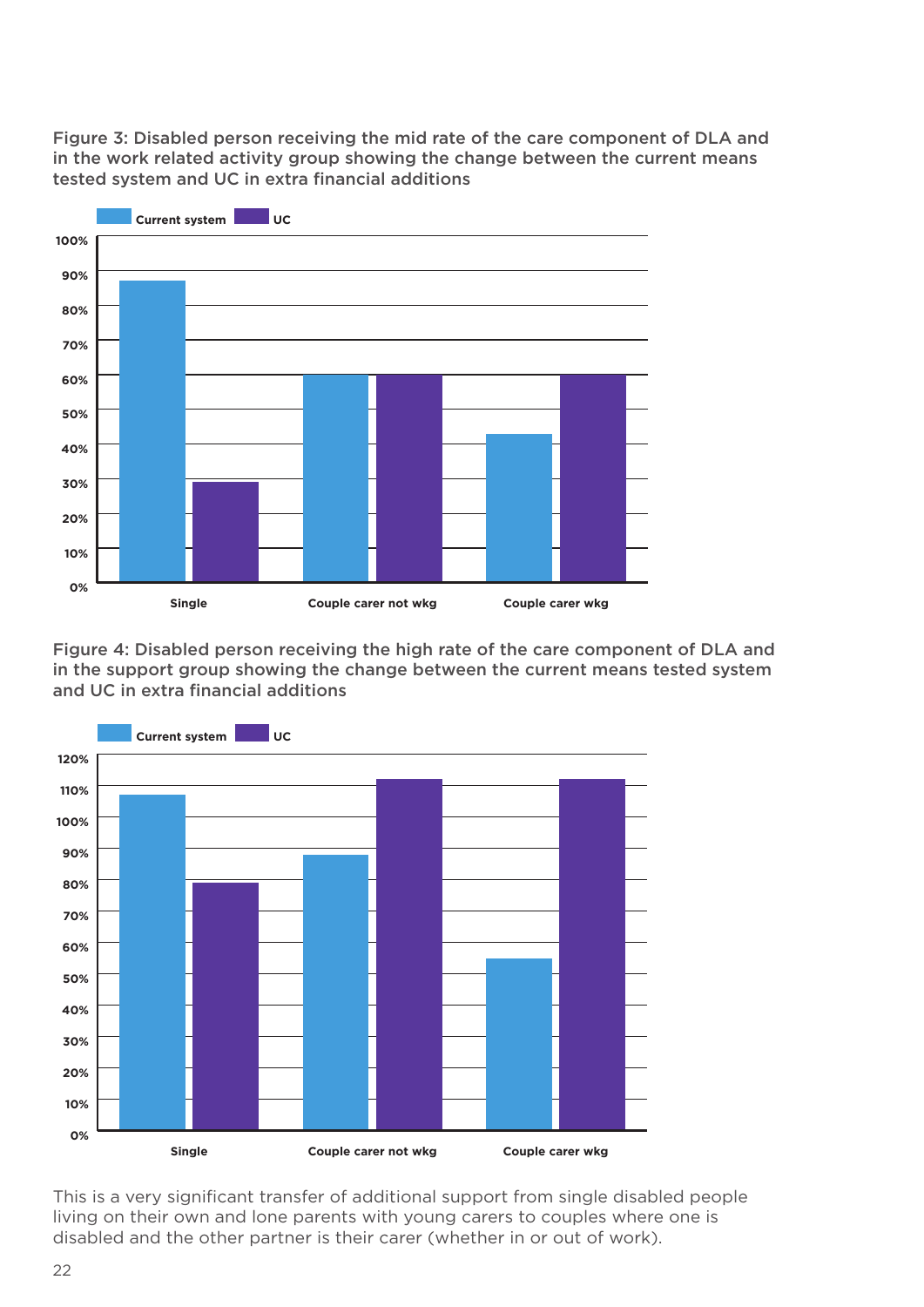#### Are any extra needs being met by outside agencies?

The government has argued that those who are living on their own will have their care needs met by social care provision. Of our respondents who would be eligible for the SDP<sup>1</sup> at present only 14% of those were receiving two hours or more of support a week from an outside agency. All of those eligible for the SDP would be entitled instead to have a carer paid carers allowance for 35 hours of caring. The 8% of those entitled to the SDP who were receiving 10 hours of care or more from an outside agency were having to pay part of their benefits towards their social care but many still faced extra costs for additional care and help with cleaning etc. which were not being covered by social care.

There was evidence that in particular minor household maintenance tasks which could be done by most people who were not disabled were never treated as a disability related expense and many other extra costs faced by a severely disabled person living on their own such as cleaning and cooking were frequently not covered by social care. It appeared to be very clear that the vast majority of those who live on their own and do not have someone paid carers allowance to care for them had many additional costs which were not being met by outside agencies and which would not be faced by those who did not live alone. Without the SDP they would have no income to meet these additional costs.

Anyone caring for at least 35 hours a week for someone who receives the middle or higher rate of the care component of DLA can claim carers allowance. The carers allowance means that the carers premium is added onto any means tested benefits claimed. This care is often provided by the disabled person's partner and can be absolutely vital in ensuring a decent quality of life and enabling the disabled person to take a more active role in society than would otherwise be possible. However the current system recognises that the single person living on their own without someone paid carers allowance for caring for them does not receive this support and

is therefore at much greater risk of having unmet needs and being socially excluded. It compensates for this to some extent by adding the severe disability premium to the means tested benefits of this group.

People who live on their own and have no one paid carers allowance to care for them are of course in a variety of different circumstances. Whilst many were leading very isolated lives and having to pay professionals for any extra help they received, some disabled people who lived on their own and did not have a carer had a network of support from family and friends – none of whom were able to spend enough hours with the disabled person to claim carers allowance (usually because they lived at a distance) but our evidence showed that it was important to the disabled person's independence and self respect that they were able to pay at least the expenses such as the petrol of these people as they were not receiving carers allowance and to give small gifts to neighbours who helped out.

A chart showing the financial impact of the changes for different groups can be found in the appendix.

#### What evidence is there of the likely impact on people's lives of the abolition of the SDP?

We believe there is very strong evidence that those who live on their own and do not have a carer are facing higher costs than those who have a partner or someone paid carers allowance to care for them. Those who do not have a carer have to either pay a private carer or pay the expenses of a network of friends and family or if they receive a care package from social services contribute part of their benefits towards the cost. However it was clear that most weren't receiving any outside care and even of those who were receiving social care, the vast majority were only receiving care covering the basic essentials of personal care and were having to contribute out of their benefits leaving less available to cover other extra costs.

<sup>1</sup> On the grounds of mid or high rate care of DLA and living alone or being able to be treated as if they live alone though not necessarily on the grounds of income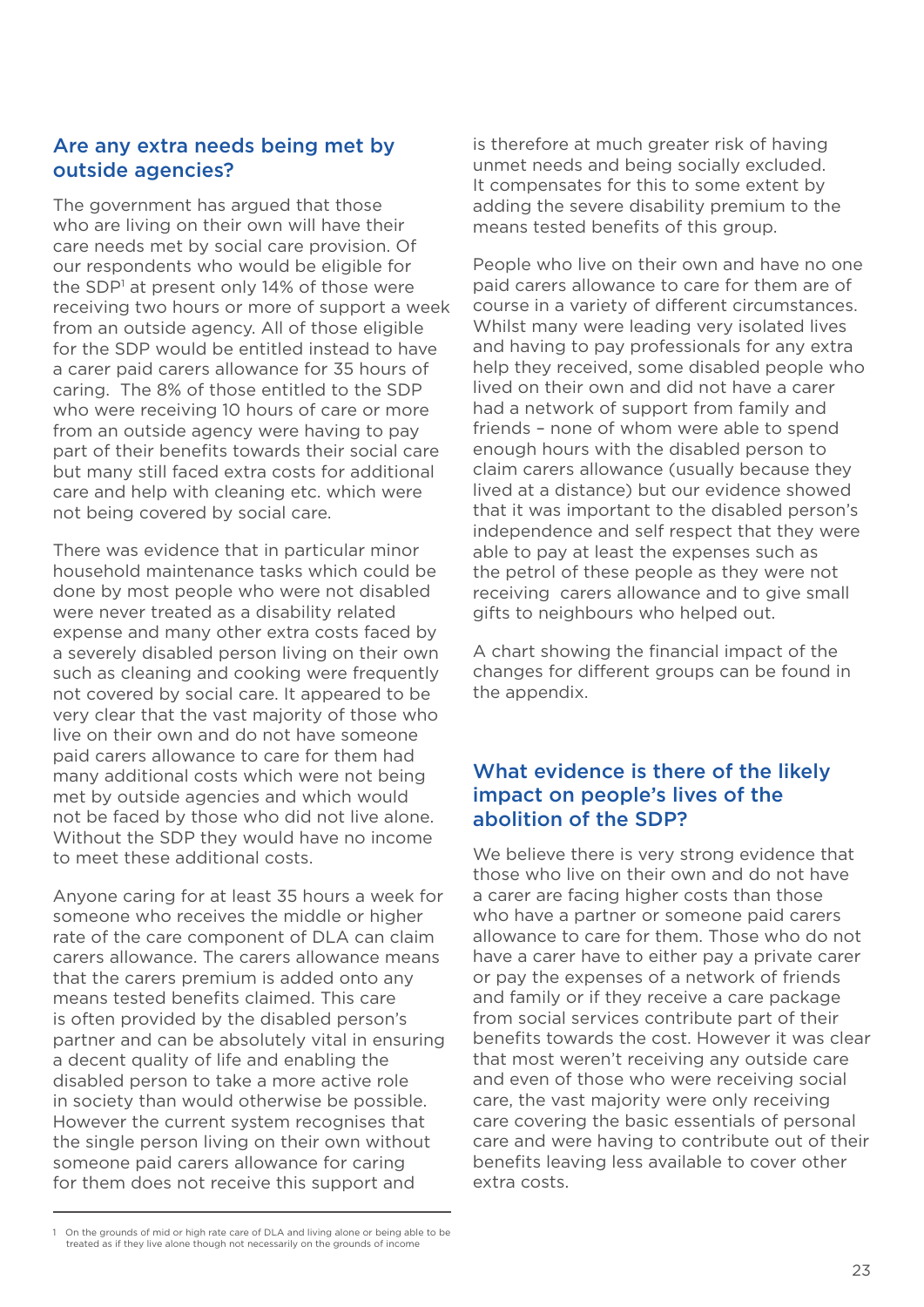This was clearly causing enormous hardship currently. Many respondents were feeling desperate about their situation and were already saying they could not afford to have any social life. The evidence we have received shows that many are already struggling to manage on the income they currently have. 83% said that a cut in benefit of this level would mean they had to cut back on food expenditure and 80% said they would have to cut back on heating. As shown above the abolition of the severe disability premium cannot fail to cause much greater suffering and social exclusion.

#### Is there a way in which extra support can be given to disabled people living on their own whilst not making UC more complex?

Simplification of the system is clearly a 'good thing' but any means tested system needs to target support at those who need it most. The DWP briefing on additions points out that the SDP has been difficult to administer and the cause of significant error. Advice agencies are certainly aware of the difficulty that DWP has had in correctly identifying when someone is entitled to the SDP and claimants have had understanding the criteria for the SDP. This is commonly caused by the confusion over the need for multiple reporting to different departments and coordination between those departments. In UC all household changes will need to be reported to just one department which could resolve this issue if the SDP were to be retained which would be our preferred option.

However in our recommendations we have also made an alternative recommendation which is to pay a self-care premium at the same rate as the carers premium. This we believe would answer any remaining issues over simplification and would not be difficult to administer. It would mean some reduction in the extra support offered and we see no evidence that this is justified. However we recognise that it is very unlikely that the SDP will be retained and we believe that a self-care premium would be very easy to integrate into UC and so has the best chance of success.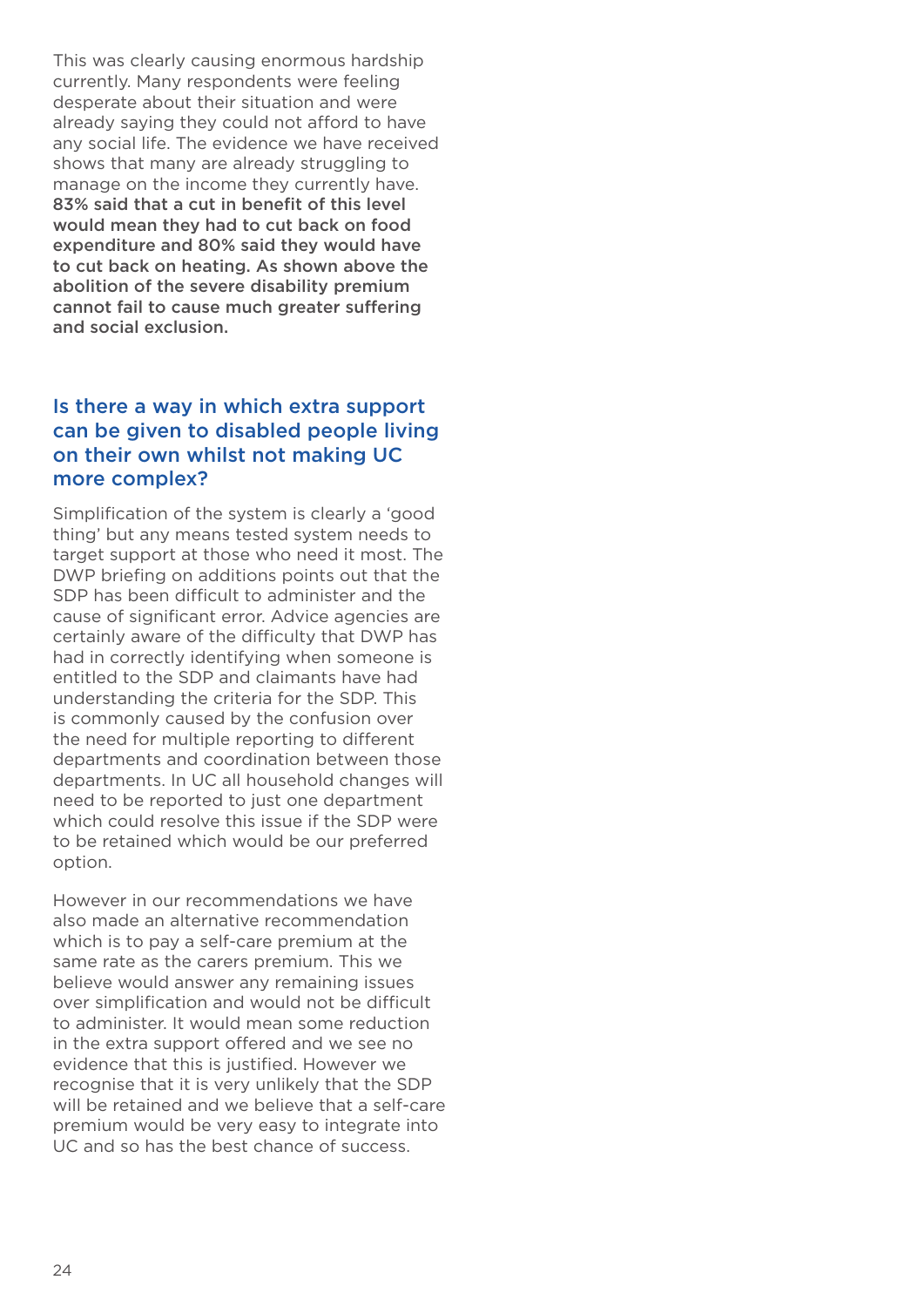## Extra costs for households with young Carers

### **Background**

The SDP plays an essential role in supporting young carers. If a lone parent is severely disabled (or a couple where both are severely disabled) and their child acts as carer, the child cannot claim carer's allowance but the family can benefit from the extra financial help offered by SDP which takes some of the burden off the young carer.

The DWP reports that 25,000 lone parents are currently in receipt of the SDP.

Under UC a couple, where one person is in receipt of DLA mid rate or high rate care and the other works and also acts as a carer, will still keep the carers addition worth £33 even if the carer is working more than the current part-time limit so these households will be more than £33 better off.

However if that partner leaves and the children have to take on more of the caring role and the lone parent faces greater expense to cover those jobs the children cannot do then under UC the household will lose the £58 SDP they receive under the present system and will not be entitled to the carers premium leaving these households £58 worse off than under the current system.

### Government rationale

The government argues that the children should not be doing the caring. However a majority of the severely disabled lone parents (and couples where both are disabled) in our survey were not receiving any help from outside agencies. Only 36% of households with children, but no adults, without a disability had support from other agencies. It was clear that households with young children were much more likely than disabled people living on their own to have outside help - 65% of households with children under 10 years and no child older than 10 years had outside help. This reflected the extra needs for care of the child(ren) as well as the disabled parent, and was especially true where the children were very young:

*(A carer comes in) to ensure that my son is up, dressed, breakfasted, taken and collected from school, fed and put to bed.*

However households with children 10 years or over were much less likely than a single disabled person living on their own to have outside help. Only 27% of households with a dependent child over the age of 10 years had any outside help whereas 37% of disabled adults living on their own had some outside help.

It is clear that the assumption being made is that a household with young children need additional support to help look after the children as well as the disabled parent. However if the child is over 10 then the assumption appears to be being made that the household needs less help because the child can act as the carer.

The woman described below is a lone parent with two children aged 13 and 14 and is receiving the high rate of the care and mobility component of DLA. Since she has no outside help her children are doing the caring: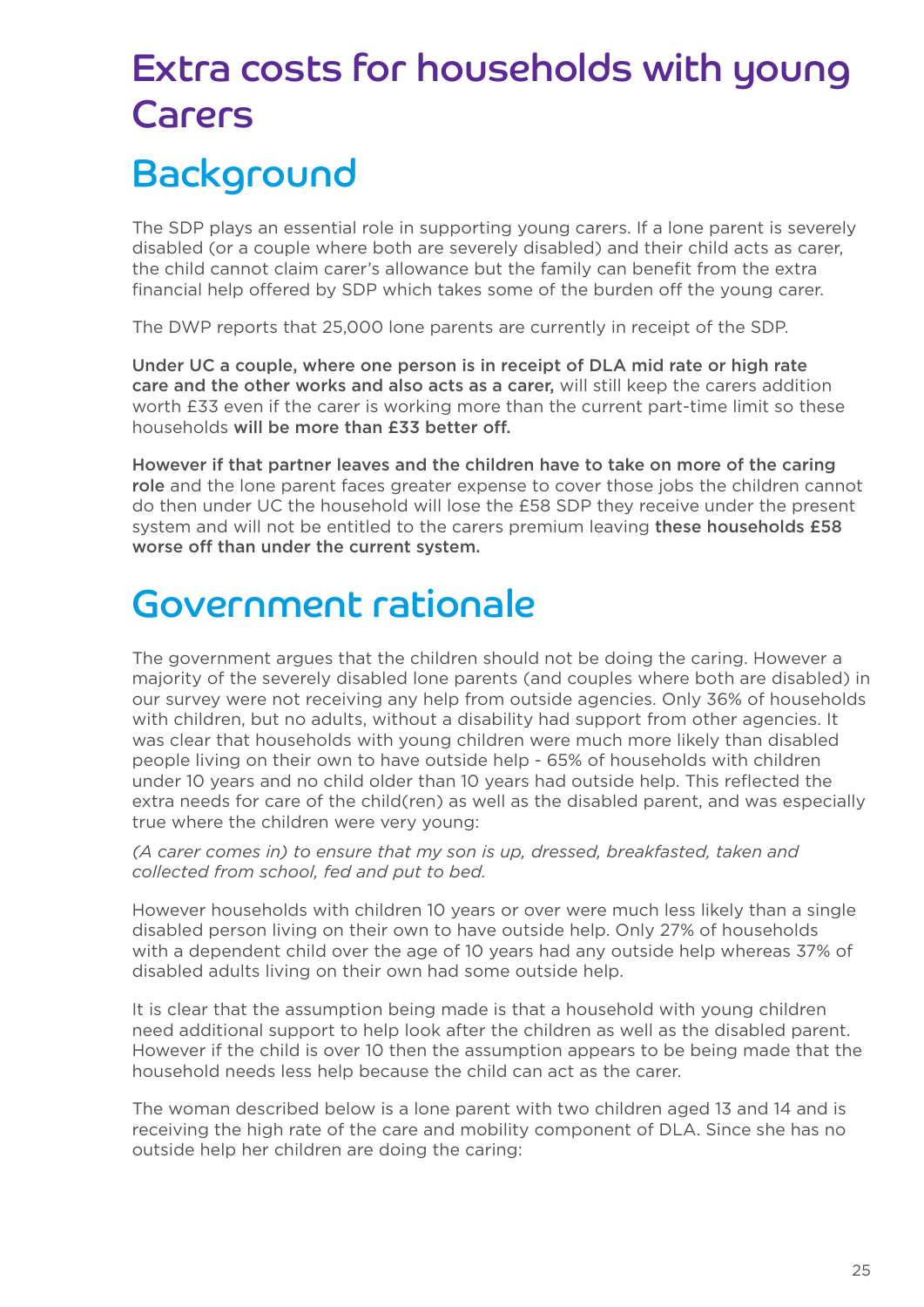*I have been fighting adrenal cancer since 2006, diagnosed 2010……….. I have had two major operations in the last 18 months and three monthly scans and all follow up appointments. I continued work until the beginning of 2009 when I could no longer go on to avoid the benefits system. My husband also left at this point and I was pushed out of my job. …Daily I am very slow , constantly feel ill, fatigued, aching , struggle to concentrate, cannot function more than what I consider to be about 10% of pre illness.*

It was very clear from the survey that the children were taking on a very significant caring role. 40% of respondent's children were spending more than 15 hours a week assisting their parents and 60% were spending more than 10 hours a week.

This was for all the respondents in the survey who had children of any age. 70% of households with at least one child aged over 10 or over were assisting their disabled parent for more than 10 hours each week. It is already having an impact on the life chances of these children as this mother of a 17 year old boy who is still at school points out:

#### *My local authority no longer provides home care and I need to pay them for personal care. …..My son cannot cope with school and my needs and care for the home as well his likelihood of obtaining his highers this year are nil. His whole future has been ruined because of our circumstances*

If these families have their income cut by £58 it is clear that there will be even less money available, for example to employ a cleaner for a few hours a week. The following charts show for the different tasks, the percentage of children who spent more than an hour a week carrying out the various tasks and the percentage who spent more than four hours a week. These charts are for all the children so the percentages include very young children as well as teenagers.



#### Figure 5: Percentage of children assisting in specific tasks for more than one hour a week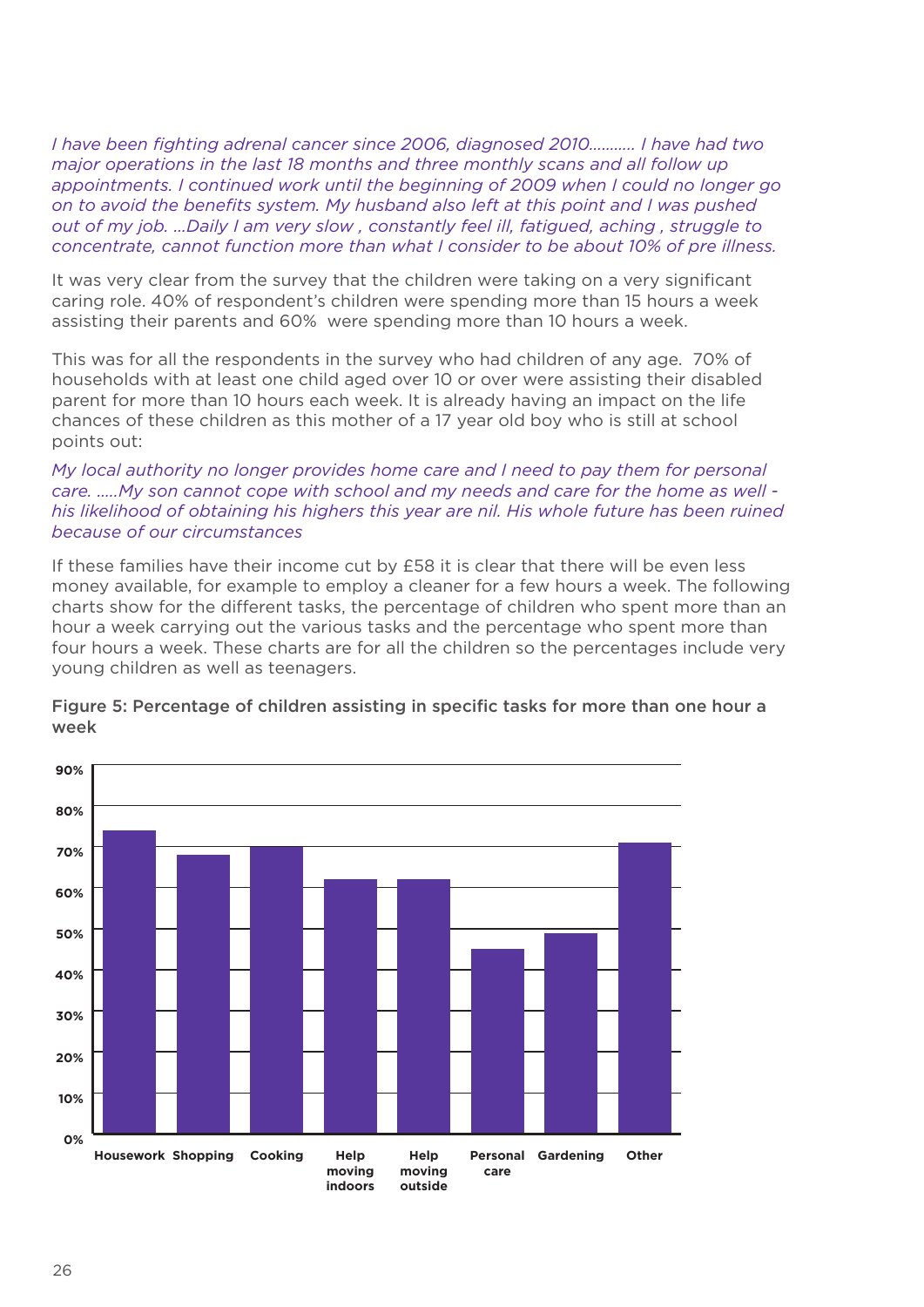

Figure 6: Percentage of children helping for more than four hours on each task

Help with personal care followed by help moving around outdoors and indoors, and housework were the tasks in which the greatest percentages of young carers spent more than four hours a week helping.

There were also particular extra costs that households with children faced in addition to those costs which are faced by disabled people living on their own. They had extra transport costs connected with essential trips for their children as well as themselves:

*I pay people to, ……..take my son to nursery, ……* 

*Pay for child minder to collect child to and from school. …*

*if I did not have someone to help by driving me about and take my children to and from school. I have to help these people travel to me. These are on going costs.* 

*transport to everywhere includes taking children to Drs ………*

Whilst many of those who lived on their own had reached a point where they had no social life because they could only afford to go out for essentials such as visits to the GP or hospital or shopping, those with children were in a different position. They were clearly concerned to try to limit the social exclusion of their children. Some of the witnesses at the evidence session mentioned their fears that children are unable to socialise due to their role as young carers. One of the witnesses at the evidence session has a 10 year old son who is a young carer for her. Taxis are essential to ensure her son is able to meet with friends, go to social/sport activities and attend a young carers group. She is concerned that if they saw a cut in their benefit support, her son may face greater social isolation.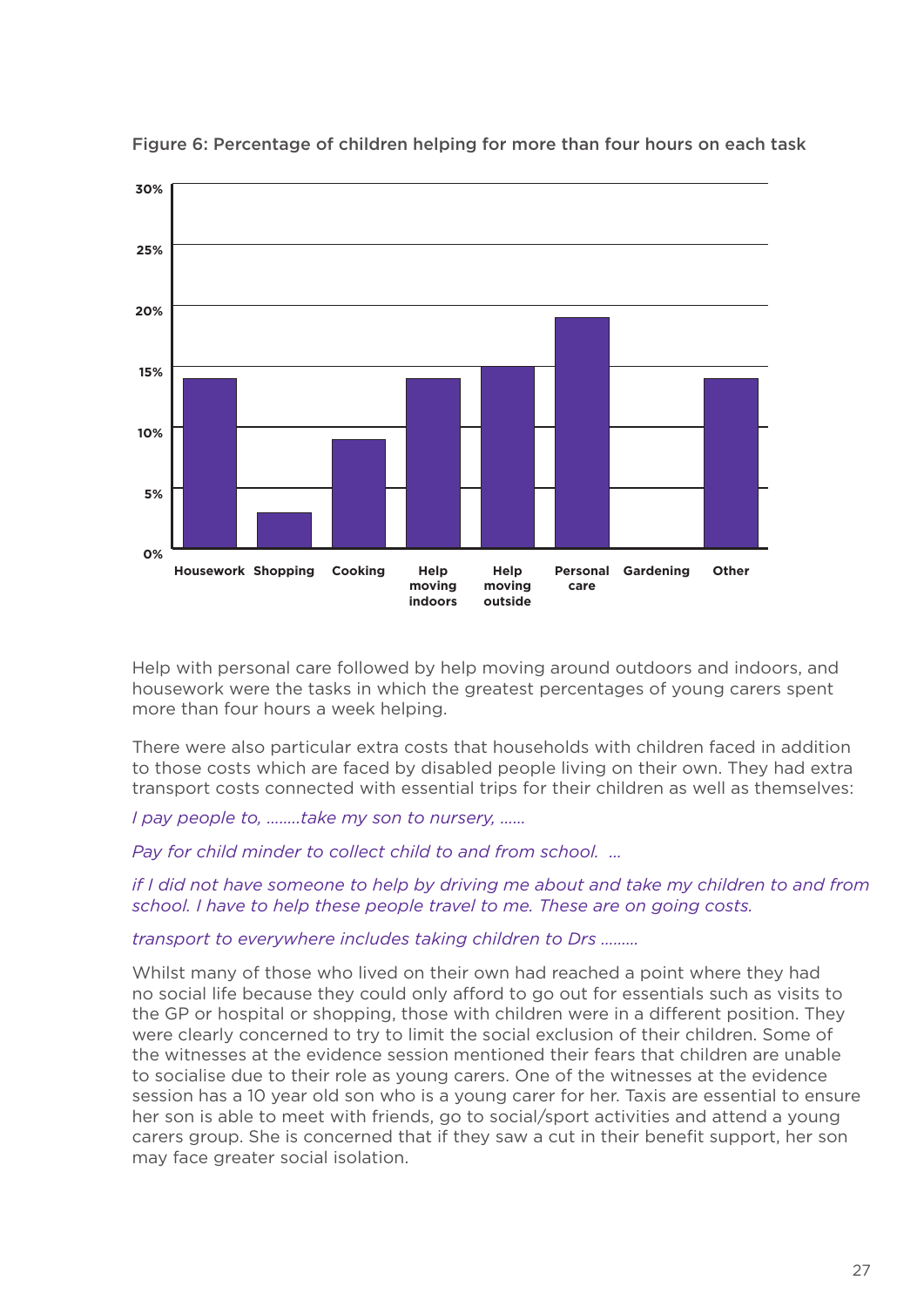A number of others in the survey also made this point:

*Well the school summer holidays are coming up soon and I am going to have to pay to find people to take my children out throughout it as I can't keep them cooped up inside for that time it's not fair on them* 

#### *I have to pay a lot for my child to do extra activities as I don't get to do as much as I like with him, so he does things to keep him occupied*

For households with young carers it is clear that these parents were already feeling distressed that their children are having to take responsibility for so much of the caring and household jobs. The effect of taking £58 out of the household budget of families such as these must mean that children have to do even more. For parents there was also a strong fear that their children would face social exclusion if they had any less income. Preventing this was a key priority for the parents in our survey.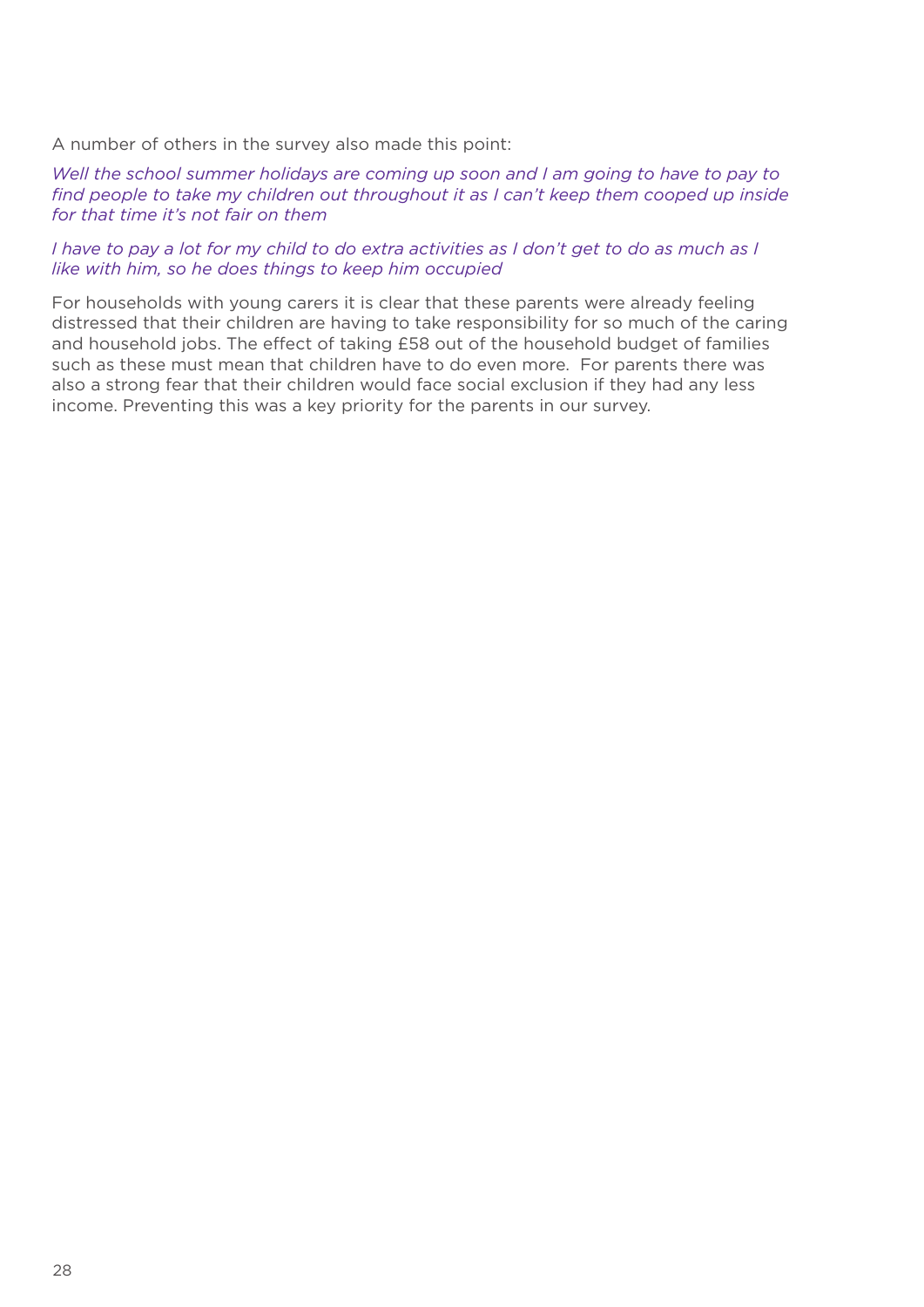### Conclusion

There is no rationale for not paying at least an equivalent of the carers premium to a disabled person living on their own and without someone paid carers allowance to care for them. Our evidence clearly shows much greater costs for this group and that the current extra paid through the SDP is not meeting the need. Under UC the proposal is to abolish this extra addition of the SDP, which went part way to covering these extra costs, and use the savings to redistribute it to all those in the support group, including those who do not face these additional costs. This means that the group who are likely to be most disadvantaged – those who are in the support group and who live on their own and do not have a carer will receive £28 less than currently even when the government reaches their target amount for the support group.

There is also no rationale for reducing the support for households with young carers by up to £58 a week The government argues that young carers should not be taking on a caring role. However it is clear that in the majority of cases children in this situation, especially when they reach teenage years, are already having to take on this role. If the income of households in this position in the future is reduced by £28 or £58 a week the children will inevitably have to take on more of the responsibilities as there will be less money available to pay for example for a cleaner for a few hours a week. The children are also likely to become more socially excluded. Under UC a household where one of the couple works but is also a carer will gain an extra addition of £33 and the household with the child who goes to school but is also a carer will lose the £58 addition.

The evidence we have received shows the majority are already struggling to manage on the income they currently have. The abolition of the SDP cannot fail to cause much greater suffering and social exclusion

### Recommendations

Our preferred option would be to retain the severe disability premium as it is. We believe there is clear evidence that the money which severely disabled people who live on their own and do not have a carer currently receive is a basic minimum. This group has extra costs which are not faced by those who have a partner or a carer. Whilst it has caused some administrative difficulty in the past because of reporting requirements to different departments, we think it could work in a much more straightforward way under UC because there is only one agency to which to report all changes.

A simpler option would be to award a self-care premium paid at the same rate as the carers premium to anyone who does not have anyone claiming the carers allowance or the carers premium. This would obviously be a slightly wider group than the current SDP because an adult son or daughter coming to stay would under the current rules stop the SDP and this has often caused problems when adult children have come in and out of the property. However this is likely to be a fairly minimal impact on the overall cost especially as they will be able to claim the carers premium themselves, even if they are working.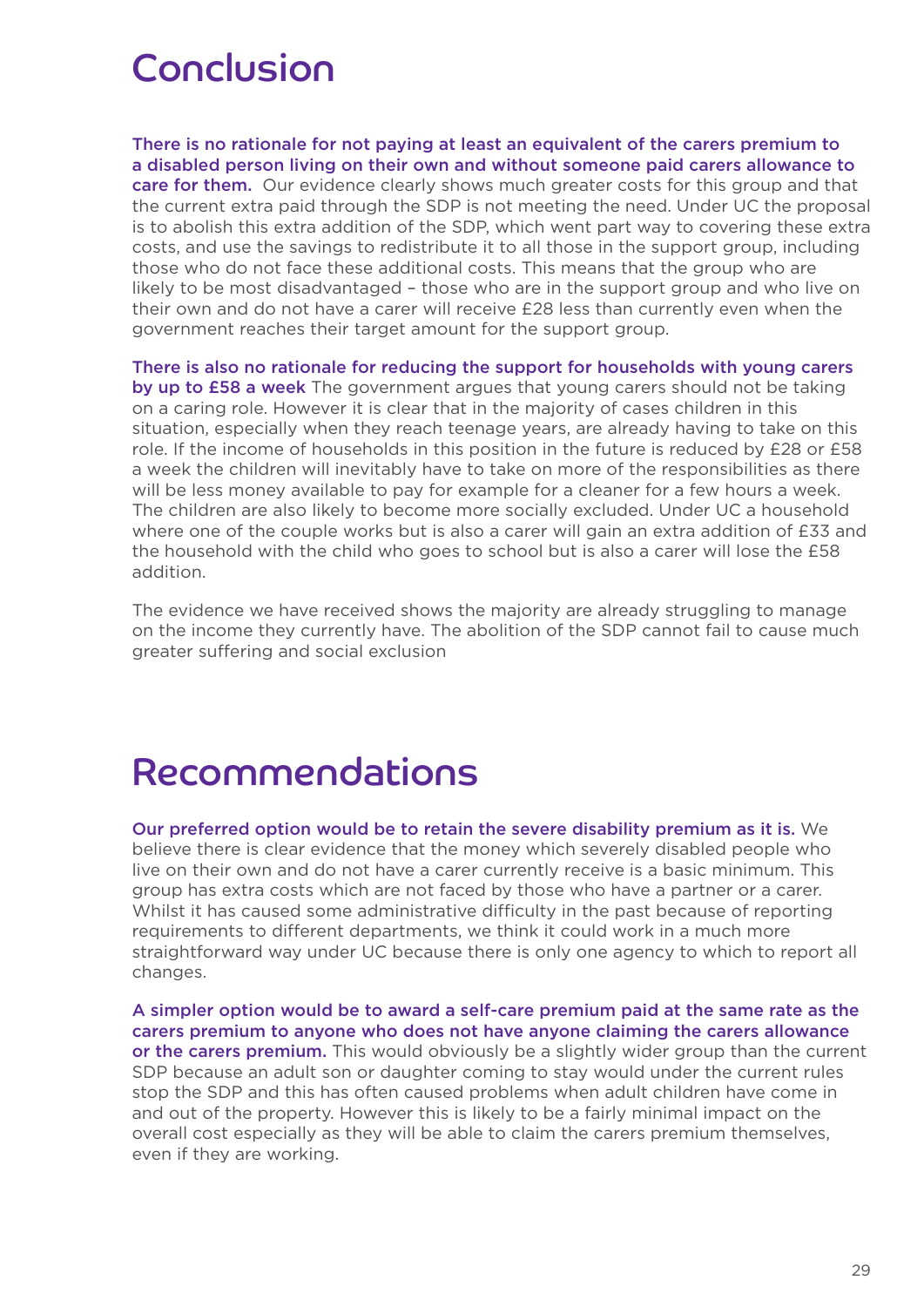### Appendix 1. Descriptions of key benefits

### Disability Living Allowance (DLA)

DLA is paid to help with disabled people's care or mobility needs. It is paid to children and to adults of working age. Adults of pension age can claim Attendance Allowance. There are two different components in DLA 'care' and 'mobility'.

Disabled people can receive the care component at one of three rates, low, middle and high depending on the frequency of their needs for personal care. To receive the high rate someone must need frequent help with personal care both day and night.

Disabled people can receive the mobility component at one of two rates. The low rate is for someone needs guidance or supervision to go somewhere unfamiliar. The highest rate is generally only payable to those who have very significant difficulties walking.

#### Employment and support allowance (ESA)

ESA is a benefit paid in replacement of earnings for those who are unable to work because of an impairment or health condition. People are assessed through the work capability assessment (WCA) to determine the extent to which their ability to perform certain tasks is limited by a health condition or impairment and awarded points on this basis. This assessment will determine whether someone receives ESA and at what rate. There are three possible outcomes from the assessment:

- Someone who receives less than 15 points will not be awarded ESA and will be expected to look for work immediately eg someone who cannot walk 100 metres without stopping but has no other impairment will be awarded nine points.
- Someone who receives 15 points or more will be placed in the work related activity group (WRAG).
- Those with the highest level of impairment will be placed in the 'support group'.

For the purposes of the SDP and carers allowance a 'severely disabled person' is defined by the current benefits system as someone who receives either the high rate or the mid rate of the care component of DLA.

**Severe Disability Premium (SDP)** is only payable to those on the lowest incomes as it is an addition which increases the level of means tested benefits for 'severely disabled' people in and out of work. They must also either live on their own or just with dependent children and have no one who is paid carers allowance to assist them. They can also receive it if they live with another disabled person who would also be entitled to it if they lived on their own.

Carers Allowance - Within this report unless we stipulate 'paying for a carer' we use the word carer to mean someone who is paid the benefit (carers allowance) to assist someone who is 'severely disabled' at least 35 hours a week. The only other exception is in the case of young carers who are not eligible for this benefit.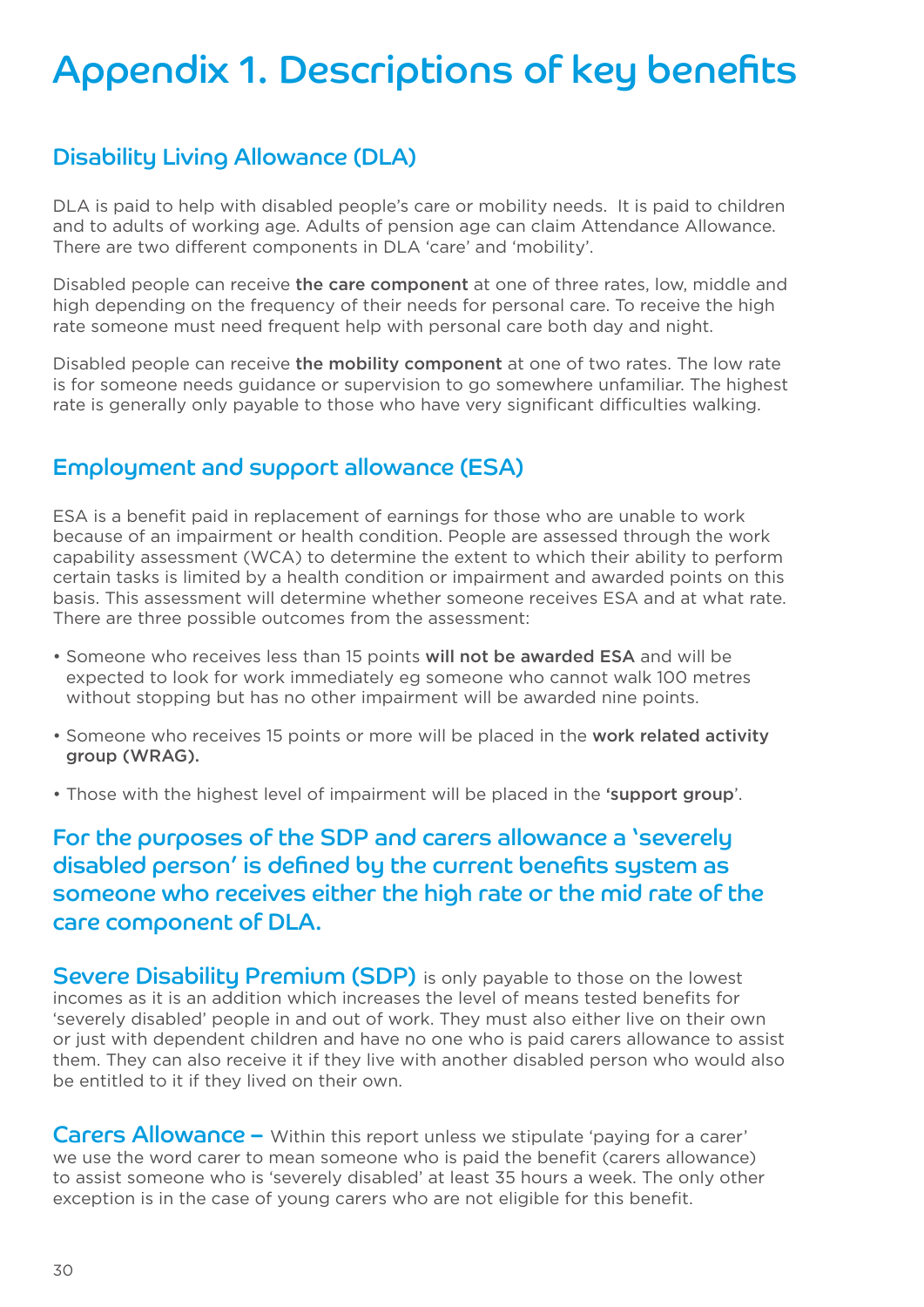Carers Premium - The carers premium is paid as an addition to any means tested benefits in the current system which are received by someone who has an entitlement to carers allowance. There will be a similar addition within UC. Under the current system if someone earns more than £100 a week they lose entitlement to the carers premium. Under UC there will be no earnings limit.

### Appendix 2

Table showing the amount of extra financial additions in the current means tested system and under Universal Credit, for severely disabled people who live on their own and to a single disabled person who is part of a couple with a partner as their carer.

| Level of<br>benefits of<br>disabled person                                | Single person living on<br>own                                                |                                                                                      | Couple - one partner<br>is disabled - the other<br>is their carer and<br>doesn't work or works<br>part-time earning no<br>more than £100 |                                                                                                      | Couple - one partner<br>is disabled - the other<br>is their carer but also<br>works fulltime |                                                                                                |
|---------------------------------------------------------------------------|-------------------------------------------------------------------------------|--------------------------------------------------------------------------------------|------------------------------------------------------------------------------------------------------------------------------------------|------------------------------------------------------------------------------------------------------|----------------------------------------------------------------------------------------------|------------------------------------------------------------------------------------------------|
|                                                                           | <b>Current</b><br>system                                                      | <b>Universal</b><br>credit                                                           | <b>Current</b><br>system                                                                                                                 | <b>Universal</b><br>credit                                                                           | <b>Current</b><br>system                                                                     | <b>Universal</b><br>credit                                                                     |
| <b>Work related</b><br>activity group<br>(WRAG) & mid<br>rate care of DLA | £28 WRAG<br>comp <sup>15</sup><br>+ £58 SDP <sup>16</sup><br><b>Total £86</b> | £28 WRAG<br>comp<br><b>Total £28</b>                                                 | Support<br>comp<br>starting<br>at $£49$<br>Rising to<br>£79<br>Total £79                                                                 | £28 WRAG<br>comp<br>& £33<br>carer<br>premium<br><b>Total £61</b>                                    | £43 dis<br>premium<br>Total £43                                                              | £28 WRAG<br>comp<br>& £33 carer<br>prem<br><b>Total £61</b>                                    |
| <b>Support group</b><br>& mid rate care<br>of DLA                         | £34 support<br>comp<br>$£15$ $EDP17$<br>& £58 SDP<br>Total £107               | Support<br>comp<br>starting at<br>£49 <sup>18</sup><br>Rising to<br>£79<br>Total £79 | £34<br>support<br>comp<br>£21 EDP<br>$+£33$<br>carer<br>premium<br><b>Total £88</b>                                                      | Support<br>comp<br>starting at<br>£49<br>Rising<br>to £79<br>+carers<br>premium<br>£33<br>Total £112 | £34<br>support<br>comp<br>£21 EDP<br>Total £55                                               | Support<br>comp<br>starting at<br>£49<br>Rising<br>to £79<br>+carers<br>prem £33<br>Total £112 |

The amounts shown are in addition to the basic amounts of living costs for a single person of £71 and for a couple of £111.

<sup>15</sup> Work related activity group component

<sup>16</sup> Severe disability premium

<sup>17</sup> Enhanced disability premium

<sup>18</sup> We have made the assumption that when UC first rolled out those in the support group will receive the same as in the current means tested system ie £34 support component and £15 enhanced disability premium = total £49 as there will at that point be no savings from the planned cuts